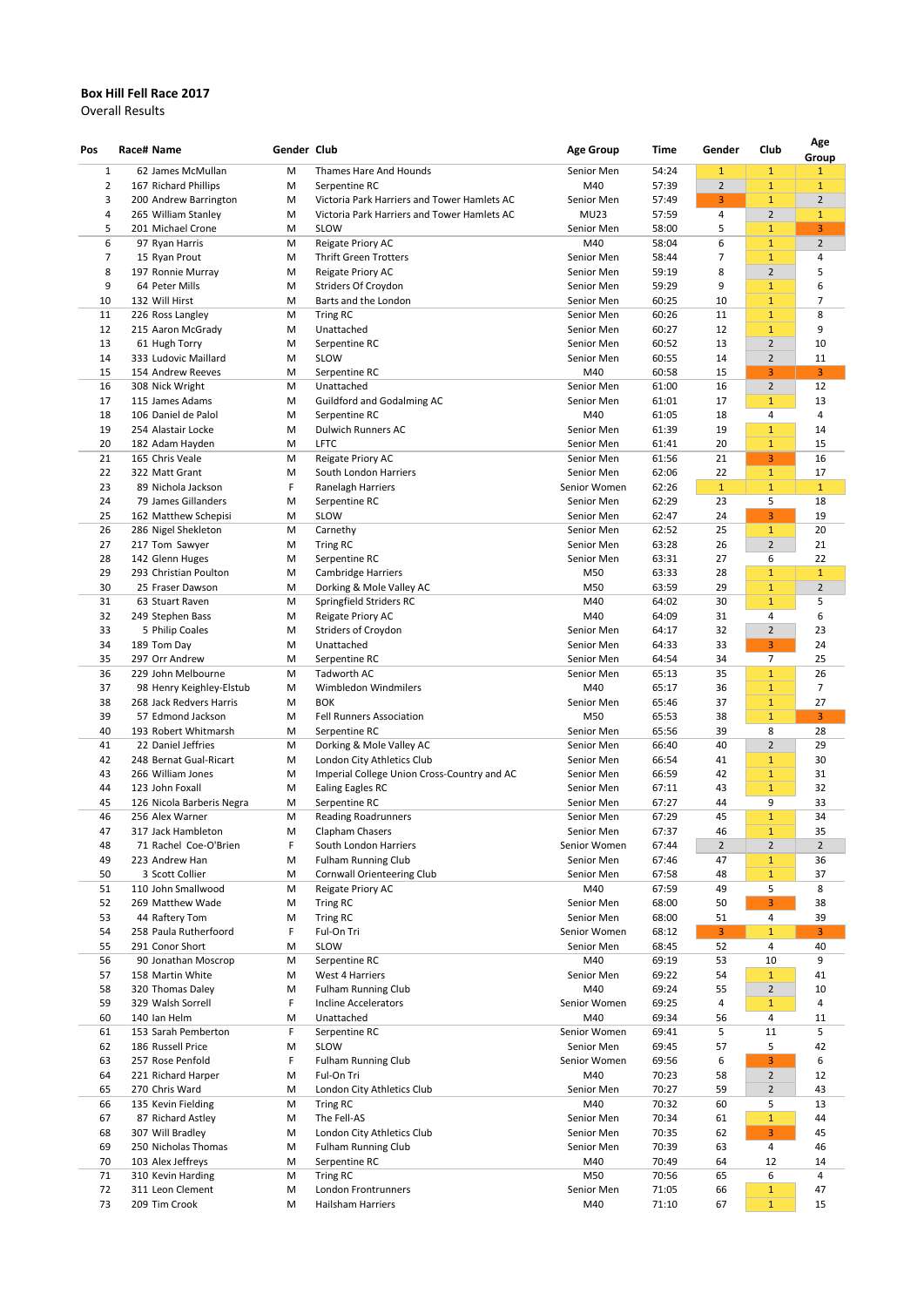| 71:21<br>$\overline{2}$<br>75<br>318 Colin Overton<br><b>Ealing Eagles RC</b><br>Senior Men<br>69<br>49<br>M<br>8 Martin Holt<br><b>Dulwich Runners AC</b><br>71:29<br>70<br>$\overline{2}$<br>50<br>76<br>M<br>Senior Men<br>77<br>309 Simon Barnett<br>71:36<br>71<br>7<br>51<br>M<br><b>Tring RC</b><br>Senior Men<br>3<br>78<br><b>Dulwich Runners AC</b><br>M60<br>72<br>$\mathbf{1}$<br>18 Hugh Balfour<br>M<br>71:41<br>205 Oscar Croysdale<br>Barts and The London<br><b>MU23</b><br>$\overline{2}$<br>$\overline{2}$<br>79<br>71:48<br>73<br>M<br>80<br>278 David Mcgowan<br>Senior Men<br>71:49<br>74<br>5<br>52<br>M<br>Unattached<br>16<br>81<br>156 Matthew Hearne<br>71:54<br>75<br>14<br>Serpentine RC<br>M40<br>M<br>76<br>82<br>294 Mark Walker<br>M40<br>71:59<br>17<br>M<br>Kamon<br>1<br>83<br>Ful-On Tri<br>77<br>3<br>18<br>185 Martin Senior<br>M40<br>72:05<br>M<br>84<br>48 Andrew Fox<br>72:06<br>78<br>$\mathbf{1}$<br>$\overline{2}$<br>M<br>UG<br>M60<br>$\overline{3}$<br>72:11<br>79<br>85<br>160 James Doddrell<br>Dorking & Mole Valley AC<br>M40<br>19<br>M<br>86<br>281 Christina Jenkins<br>F.<br>Ful-On Tri<br>Senior Women<br>72:22<br>$\overline{7}$<br>4<br>$\overline{7}$<br>3<br>87<br>118 Martin Filer<br><b>Striders Of Croydon</b><br>M40<br>72:39<br>80<br>20<br>M<br>88<br>The Fell-AS<br>$\overline{2}$<br>53<br>84 Jonathan Wells<br>Senior Men<br>72:59<br>81<br>M<br>264 Phil Stevens<br>Tadworth AC<br>73:00<br>$\overline{2}$<br>54<br>89<br>M<br>Senior Men<br>82<br>$\overline{2}$<br>90<br>170 Edward Holland<br>73:05<br>55<br>M<br>London Frontrunners<br>Senior Men<br>83<br>8<br>$\overline{2}$<br>$\mathbf{1}$<br>267 Eleanor Johnstone<br>F.<br>Imperial College Union Cross-Country and AC<br>91<br><b>FU23</b><br>73:06<br>92<br>Unattached<br>M40<br>73:06<br>6<br>21<br>150 Malcolm Turpin<br>M<br>84<br>56<br>93<br>321 David Cato<br>85<br>$\mathbf{1}$<br>Eton Manor AC<br>Senior Men<br>73:25<br>M<br>57<br>94<br>23 Michael Alwin<br>Dorking & Mole Valley AC<br>Senior Men<br>73:28<br>4<br>M<br>86<br>95<br>301 Rob Mills<br>Unattached<br>Senior Men<br>73:30<br>87<br>7<br>58<br>M<br>22<br>96<br>73:57<br>88<br>$\mathbf{1}$<br>45 Jonathan Gardner<br>M<br><b>Highgate Harriers</b><br>M40<br>$\overline{3}$<br>23<br>97<br>69 Robin Dow<br>South London Harriers<br>M40<br>74:11<br>89<br>M<br>8<br>98<br>91 Andrew Hill<br>59<br>M<br><b>Tring RC</b><br>Senior Men<br>74:16<br>90<br>99<br>315 Philip Henshaw<br>Senior Men<br>74:18<br>8<br>60<br>M<br>Unattached<br>91<br>$\mathbf 2$<br>5<br>136 Maynard Graham<br>M50<br>74:26<br>92<br>100<br><b>Cambridge Harriers</b><br>M<br>8<br>184 Natalie Creswick<br>F.<br>SLOW<br>6<br>101<br>Senior Women<br>74:44<br>9<br>102<br>178 Ian Needleman<br>M50<br>74:54<br>93<br>9<br>6<br>M<br><b>Tring RC</b><br>10 Simon Webster<br>103<br>M<br><b>Striders of Croydon</b><br>Senior Men<br>75:53<br>94<br>61<br>4<br>$\overline{2}$<br>104<br>11 Roger Gooding<br>Springfield Striders RC<br>M40<br>75:57<br>95<br>24<br>M<br>105<br>128 Sam Pearce<br>Senior Men<br>75:57<br>96<br>3<br>62<br>M<br><b>Ealing Eagles RC</b><br>3 <sup>1</sup><br>12 Tony Crossley<br>East Grinstead & District AC<br>M60<br>75:58<br>$\mathbf{1}$<br>106<br>M<br>97<br>76:01<br>$\overline{3}$<br>25<br>107<br>175 Jon Byford<br>Springfield Striders RC<br>M40<br>98<br>M<br>9<br>108<br>224 Joe Hook<br>Unattached<br>76:04<br>99<br>63<br>M<br>Senior Men<br>109<br>206 Mike Pocock<br>Reigate Priory AC<br>M60<br>76:20<br>M<br>100<br>6<br>4<br>110<br>Springfield Striders RC<br>M50<br>76:22<br>101<br>7<br>27 Gary Wright<br>M<br>4<br>330 Yordan Kolev<br>Senior Men<br>76:29<br>102<br>$\mathbf{1}$<br>64<br>111<br>M<br><b>Thames Valley Orienteers</b><br>$\overline{2}$<br>8<br>112<br>77 Colin Jackson<br>UG<br>M50<br>76:42<br>103<br>M<br>113<br>232 James Richards<br>M40<br>104<br>26<br>M<br>Serpentine RC<br>76:43<br>15<br>27<br>114<br>272 Colin Dutkiewicz<br>SLOW<br>M40<br>76:45<br>105<br>7<br>M<br>$\overline{2}$<br>146 Ed Prince<br>106<br>65<br>115<br>M<br>Incline Accelerators<br>Senior Men<br>76:47<br>9<br>M50<br>76:51<br>107<br>10<br>116<br>35 Martin Hopcroft<br>M<br><b>Tring RC</b><br>108<br>$\mathbf{1}$<br>117<br>96 David Cope<br><b>MVOC</b><br>M40<br>76:57<br>28<br>M<br>9<br>118<br>244 Carla Denneny<br>F<br>Senior Women<br>77:01<br>10<br>16<br>Serpentine RC<br>119<br>Senior Men<br>77:03<br>109<br>66<br>76 Kieran Santry<br>M<br><b>Ealing Eagles RC</b><br>4<br>327 Colin Todd<br>Unattached<br>M50<br>10<br>120<br>M<br>77:07<br>110<br>10<br>121<br>9 David Lobley<br><b>7oaks Triathlon Club</b><br>M50<br>77:11<br>111<br>1<br>11<br>M<br>$\overline{2}$<br>$\mathbf{1}$<br>122<br>131 Rebebecca Pease<br>F<br>Gateshead Harriers & AC<br><b>FU23</b><br>77:15<br>11<br>312 David Baldery<br>123<br>Unattached<br>Senior Men<br>77:27<br>112<br>67<br>M<br>11<br>113<br>$\overline{2}$<br>124<br>49 Stephen Chandler<br>M<br>Wimbledon Windmilers<br>M50<br>77:29<br>12<br>16 Robert Peake<br>125<br>M<br>London City Athletics Club<br>Senior Men<br>77:29<br>114<br>68<br>4<br>55 Jennifer Watt<br>126<br>F.<br><b>Ealing Eagles RC</b><br>F40<br>77:29<br>12<br>5<br>$\mathbf{1}$<br>115<br>127<br><b>Bishop's Stortford RC</b><br>M40<br>77:31<br>$\mathbf{1}$<br>29<br>42 Oliver Last<br>M<br>F60<br>$\mathbf{1}$<br>128<br>F<br>77:32<br>13<br>11<br>30 Lynda Hembury<br>Tring RC<br>129<br>F<br>Senior Women<br>77:41<br>14<br>5<br>10<br>285 Audinga Andruskeviciute<br>London City Athletics Club<br>130<br>M40<br>116<br>17<br>30<br>2 Darren Over<br>M<br>Serpentine RC<br>77:43<br>131<br>40 Ian Leslie<br>M<br>Ealing Southall & Middlesex AC<br>M50<br>77:47<br>117<br>1<br>13<br>132<br>M40<br>78:01<br>118<br>3<br>31<br>259 Nicholas Wood<br>M<br><b>Incline Accelerators</b><br>5<br>$\overline{3}$<br>133<br>67 Alan Black<br><b>Cambridge Harriers</b><br>M60<br>78:15<br>119<br>M<br>134<br>99 Simon Pannell<br><b>Striders Of Croydon</b><br>M50<br>78:18<br>120<br>5<br>M<br>14<br>135<br>Unattached<br>78:20<br>121<br>12<br>69<br>147 Jim Barry<br>M<br>Senior Men<br>136<br>299 Sophie Kirk<br>F<br><b>Fulham Running Club</b><br>Senior Women<br>78:24<br>15<br>5<br>11<br>Sheen Shufflers<br>137<br>148 Alan Hatvany<br>M50<br>122<br>$\mathbf{1}$<br>15<br>78:25<br>M<br>138<br>213 Rachael Visick<br><b>Overton Harriers</b><br>Senior Women<br>78:27<br>16<br>12<br>F.<br>$\mathbf{1}$<br>$\overline{2}$<br>13<br>139<br>4 Anne Edwards<br>F<br><b>Thames Valley Orienteers</b><br>Senior Women<br>78:28<br>17<br>140<br>124 Roland Townson<br>Unattached<br>M50<br>78:29<br>16<br>M<br>123<br>13<br>74 Ellen Easten<br>F.<br><b>Ealing Eagles RC</b><br>Senior Women<br>78:29<br>18<br>6<br>14<br>141<br>142<br><b>Runnymede Runners</b><br>M60<br>$\mathbf{1}$<br>6<br>316 Dave Truepenny<br>M<br>78:33<br>124<br>$\overline{3}$<br>143<br>236 James Bishop<br>UG<br>Senior Men<br>125<br>M<br>78:35<br>70<br>18<br>$\overline{2}$<br>144<br>127 Victoria Brown<br>F<br>Serpentine RC<br>F40<br>19<br>78:41<br>3 <sup>1</sup><br>3<br>145<br>238 Alexandra Bridges<br>F<br>Wimbledon Windmilers<br>F40<br>20<br>78:45<br>146<br>29 Grzegorz Galezia<br><b>Dulwich Runners AC</b><br>M40<br>78:47<br>32<br>M<br>126<br>4<br>181 Neil Hindle<br>Unattached<br>M60<br>7<br>147<br>78:53<br>127<br>14<br>M<br>148<br>295 Mariona Sauret<br>Unattached<br>Senior Women<br>15<br>15<br>F.<br>79:26<br>21<br>251 Ilsuk Han<br><b>Fulham Running Club</b><br>M50<br>17<br>149<br>M<br>79:46<br>128<br>6<br>225 Niall Macgregor<br>Reigate Priory AC<br>M40<br>79:50<br>7<br>33<br>150<br>M<br>129<br>117 Martin Double<br><b>Dulwich Runners AC</b><br>34<br>151<br>${\sf M}$<br>M40<br>80:11<br>130<br>5 |     |                 |   |                        |            |       |     |              |    |
|----------------------------------------------------------------------------------------------------------------------------------------------------------------------------------------------------------------------------------------------------------------------------------------------------------------------------------------------------------------------------------------------------------------------------------------------------------------------------------------------------------------------------------------------------------------------------------------------------------------------------------------------------------------------------------------------------------------------------------------------------------------------------------------------------------------------------------------------------------------------------------------------------------------------------------------------------------------------------------------------------------------------------------------------------------------------------------------------------------------------------------------------------------------------------------------------------------------------------------------------------------------------------------------------------------------------------------------------------------------------------------------------------------------------------------------------------------------------------------------------------------------------------------------------------------------------------------------------------------------------------------------------------------------------------------------------------------------------------------------------------------------------------------------------------------------------------------------------------------------------------------------------------------------------------------------------------------------------------------------------------------------------------------------------------------------------------------------------------------------------------------------------------------------------------------------------------------------------------------------------------------------------------------------------------------------------------------------------------------------------------------------------------------------------------------------------------------------------------------------------------------------------------------------------------------------------------------------------------------------------------------------------------------------------------------------------------------------------------------------------------------------------------------------------------------------------------------------------------------------------------------------------------------------------------------------------------------------------------------------------------------------------------------------------------------------------------------------------------------------------------------------------------------------------------------------------------------------------------------------------------------------------------------------------------------------------------------------------------------------------------------------------------------------------------------------------------------------------------------------------------------------------------------------------------------------------------------------------------------------------------------------------------------------------------------------------------------------------------------------------------------------------------------------------------------------------------------------------------------------------------------------------------------------------------------------------------------------------------------------------------------------------------------------------------------------------------------------------------------------------------------------------------------------------------------------------------------------------------------------------------------------------------------------------------------------------------------------------------------------------------------------------------------------------------------------------------------------------------------------------------------------------------------------------------------------------------------------------------------------------------------------------------------------------------------------------------------------------------------------------------------------------------------------------------------------------------------------------------------------------------------------------------------------------------------------------------------------------------------------------------------------------------------------------------------------------------------------------------------------------------------------------------------------------------------------------------------------------------------------------------------------------------------------------------------------------------------------------------------------------------------------------------------------------------------------------------------------------------------------------------------------------------------------------------------------------------------------------------------------------------------------------------------------------------------------------------------------------------------------------------------------------------------------------------------------------------------------------------------------------------------------------------------------------------------------------------------------------------------------------------------------------------------------------------------------------------------------------------------------------------------------------------------------------------------------------------------------------------------------------------------------------------------------------------------------------------------------------------------------------------------------------------------------------------------------------------------------------------------------------------------------------------------------------------------------------------------------------------------------------------------------------------------------------------------------------------------------------------------------------------------------------------------------------------------------------------------------------------------------------------------------------------------------------------------------------------------------------------------------------------------------------------------------------------------------------------------------------------------------------------------------------------------------------------------------------------------------------------------------------------------------------------------------------------------------------------------------------------------------------------------------------------------------------------------------------------------------------------------------------------------------------------------------------------------------------------------------------------------------------------------------------------------------------------------------------------------------------------------------------------------------------------------------------------------------|-----|-----------------|---|------------------------|------------|-------|-----|--------------|----|
|                                                                                                                                                                                                                                                                                                                                                                                                                                                                                                                                                                                                                                                                                                                                                                                                                                                                                                                                                                                                                                                                                                                                                                                                                                                                                                                                                                                                                                                                                                                                                                                                                                                                                                                                                                                                                                                                                                                                                                                                                                                                                                                                                                                                                                                                                                                                                                                                                                                                                                                                                                                                                                                                                                                                                                                                                                                                                                                                                                                                                                                                                                                                                                                                                                                                                                                                                                                                                                                                                                                                                                                                                                                                                                                                                                                                                                                                                                                                                                                                                                                                                                                                                                                                                                                                                                                                                                                                                                                                                                                                                                                                                                                                                                                                                                                                                                                                                                                                                                                                                                                                                                                                                                                                                                                                                                                                                                                                                                                                                                                                                                                                                                                                                                                                                                                                                                                                                                                                                                                                                                                                                                                                                                                                                                                                                                                                                                                                                                                                                                                                                                                                                                                                                                                                                                                                                                                                                                                                                                                                                                                                                                                                                                                                                                                                                                                                                                                                                                                                                                                                                                                                                                                                                                                                                                                                                | 74  | 121 James Edgar | M | Serpentine RC          | Senior Men | 71:15 | 68  | 13           | 48 |
|                                                                                                                                                                                                                                                                                                                                                                                                                                                                                                                                                                                                                                                                                                                                                                                                                                                                                                                                                                                                                                                                                                                                                                                                                                                                                                                                                                                                                                                                                                                                                                                                                                                                                                                                                                                                                                                                                                                                                                                                                                                                                                                                                                                                                                                                                                                                                                                                                                                                                                                                                                                                                                                                                                                                                                                                                                                                                                                                                                                                                                                                                                                                                                                                                                                                                                                                                                                                                                                                                                                                                                                                                                                                                                                                                                                                                                                                                                                                                                                                                                                                                                                                                                                                                                                                                                                                                                                                                                                                                                                                                                                                                                                                                                                                                                                                                                                                                                                                                                                                                                                                                                                                                                                                                                                                                                                                                                                                                                                                                                                                                                                                                                                                                                                                                                                                                                                                                                                                                                                                                                                                                                                                                                                                                                                                                                                                                                                                                                                                                                                                                                                                                                                                                                                                                                                                                                                                                                                                                                                                                                                                                                                                                                                                                                                                                                                                                                                                                                                                                                                                                                                                                                                                                                                                                                                                                |     |                 |   |                        |            |       |     |              |    |
|                                                                                                                                                                                                                                                                                                                                                                                                                                                                                                                                                                                                                                                                                                                                                                                                                                                                                                                                                                                                                                                                                                                                                                                                                                                                                                                                                                                                                                                                                                                                                                                                                                                                                                                                                                                                                                                                                                                                                                                                                                                                                                                                                                                                                                                                                                                                                                                                                                                                                                                                                                                                                                                                                                                                                                                                                                                                                                                                                                                                                                                                                                                                                                                                                                                                                                                                                                                                                                                                                                                                                                                                                                                                                                                                                                                                                                                                                                                                                                                                                                                                                                                                                                                                                                                                                                                                                                                                                                                                                                                                                                                                                                                                                                                                                                                                                                                                                                                                                                                                                                                                                                                                                                                                                                                                                                                                                                                                                                                                                                                                                                                                                                                                                                                                                                                                                                                                                                                                                                                                                                                                                                                                                                                                                                                                                                                                                                                                                                                                                                                                                                                                                                                                                                                                                                                                                                                                                                                                                                                                                                                                                                                                                                                                                                                                                                                                                                                                                                                                                                                                                                                                                                                                                                                                                                                                                |     |                 |   |                        |            |       |     |              |    |
|                                                                                                                                                                                                                                                                                                                                                                                                                                                                                                                                                                                                                                                                                                                                                                                                                                                                                                                                                                                                                                                                                                                                                                                                                                                                                                                                                                                                                                                                                                                                                                                                                                                                                                                                                                                                                                                                                                                                                                                                                                                                                                                                                                                                                                                                                                                                                                                                                                                                                                                                                                                                                                                                                                                                                                                                                                                                                                                                                                                                                                                                                                                                                                                                                                                                                                                                                                                                                                                                                                                                                                                                                                                                                                                                                                                                                                                                                                                                                                                                                                                                                                                                                                                                                                                                                                                                                                                                                                                                                                                                                                                                                                                                                                                                                                                                                                                                                                                                                                                                                                                                                                                                                                                                                                                                                                                                                                                                                                                                                                                                                                                                                                                                                                                                                                                                                                                                                                                                                                                                                                                                                                                                                                                                                                                                                                                                                                                                                                                                                                                                                                                                                                                                                                                                                                                                                                                                                                                                                                                                                                                                                                                                                                                                                                                                                                                                                                                                                                                                                                                                                                                                                                                                                                                                                                                                                |     |                 |   |                        |            |       |     |              |    |
|                                                                                                                                                                                                                                                                                                                                                                                                                                                                                                                                                                                                                                                                                                                                                                                                                                                                                                                                                                                                                                                                                                                                                                                                                                                                                                                                                                                                                                                                                                                                                                                                                                                                                                                                                                                                                                                                                                                                                                                                                                                                                                                                                                                                                                                                                                                                                                                                                                                                                                                                                                                                                                                                                                                                                                                                                                                                                                                                                                                                                                                                                                                                                                                                                                                                                                                                                                                                                                                                                                                                                                                                                                                                                                                                                                                                                                                                                                                                                                                                                                                                                                                                                                                                                                                                                                                                                                                                                                                                                                                                                                                                                                                                                                                                                                                                                                                                                                                                                                                                                                                                                                                                                                                                                                                                                                                                                                                                                                                                                                                                                                                                                                                                                                                                                                                                                                                                                                                                                                                                                                                                                                                                                                                                                                                                                                                                                                                                                                                                                                                                                                                                                                                                                                                                                                                                                                                                                                                                                                                                                                                                                                                                                                                                                                                                                                                                                                                                                                                                                                                                                                                                                                                                                                                                                                                                                |     |                 |   |                        |            |       |     |              |    |
|                                                                                                                                                                                                                                                                                                                                                                                                                                                                                                                                                                                                                                                                                                                                                                                                                                                                                                                                                                                                                                                                                                                                                                                                                                                                                                                                                                                                                                                                                                                                                                                                                                                                                                                                                                                                                                                                                                                                                                                                                                                                                                                                                                                                                                                                                                                                                                                                                                                                                                                                                                                                                                                                                                                                                                                                                                                                                                                                                                                                                                                                                                                                                                                                                                                                                                                                                                                                                                                                                                                                                                                                                                                                                                                                                                                                                                                                                                                                                                                                                                                                                                                                                                                                                                                                                                                                                                                                                                                                                                                                                                                                                                                                                                                                                                                                                                                                                                                                                                                                                                                                                                                                                                                                                                                                                                                                                                                                                                                                                                                                                                                                                                                                                                                                                                                                                                                                                                                                                                                                                                                                                                                                                                                                                                                                                                                                                                                                                                                                                                                                                                                                                                                                                                                                                                                                                                                                                                                                                                                                                                                                                                                                                                                                                                                                                                                                                                                                                                                                                                                                                                                                                                                                                                                                                                                                                |     |                 |   |                        |            |       |     |              |    |
|                                                                                                                                                                                                                                                                                                                                                                                                                                                                                                                                                                                                                                                                                                                                                                                                                                                                                                                                                                                                                                                                                                                                                                                                                                                                                                                                                                                                                                                                                                                                                                                                                                                                                                                                                                                                                                                                                                                                                                                                                                                                                                                                                                                                                                                                                                                                                                                                                                                                                                                                                                                                                                                                                                                                                                                                                                                                                                                                                                                                                                                                                                                                                                                                                                                                                                                                                                                                                                                                                                                                                                                                                                                                                                                                                                                                                                                                                                                                                                                                                                                                                                                                                                                                                                                                                                                                                                                                                                                                                                                                                                                                                                                                                                                                                                                                                                                                                                                                                                                                                                                                                                                                                                                                                                                                                                                                                                                                                                                                                                                                                                                                                                                                                                                                                                                                                                                                                                                                                                                                                                                                                                                                                                                                                                                                                                                                                                                                                                                                                                                                                                                                                                                                                                                                                                                                                                                                                                                                                                                                                                                                                                                                                                                                                                                                                                                                                                                                                                                                                                                                                                                                                                                                                                                                                                                                                |     |                 |   |                        |            |       |     |              |    |
|                                                                                                                                                                                                                                                                                                                                                                                                                                                                                                                                                                                                                                                                                                                                                                                                                                                                                                                                                                                                                                                                                                                                                                                                                                                                                                                                                                                                                                                                                                                                                                                                                                                                                                                                                                                                                                                                                                                                                                                                                                                                                                                                                                                                                                                                                                                                                                                                                                                                                                                                                                                                                                                                                                                                                                                                                                                                                                                                                                                                                                                                                                                                                                                                                                                                                                                                                                                                                                                                                                                                                                                                                                                                                                                                                                                                                                                                                                                                                                                                                                                                                                                                                                                                                                                                                                                                                                                                                                                                                                                                                                                                                                                                                                                                                                                                                                                                                                                                                                                                                                                                                                                                                                                                                                                                                                                                                                                                                                                                                                                                                                                                                                                                                                                                                                                                                                                                                                                                                                                                                                                                                                                                                                                                                                                                                                                                                                                                                                                                                                                                                                                                                                                                                                                                                                                                                                                                                                                                                                                                                                                                                                                                                                                                                                                                                                                                                                                                                                                                                                                                                                                                                                                                                                                                                                                                                |     |                 |   |                        |            |       |     |              |    |
|                                                                                                                                                                                                                                                                                                                                                                                                                                                                                                                                                                                                                                                                                                                                                                                                                                                                                                                                                                                                                                                                                                                                                                                                                                                                                                                                                                                                                                                                                                                                                                                                                                                                                                                                                                                                                                                                                                                                                                                                                                                                                                                                                                                                                                                                                                                                                                                                                                                                                                                                                                                                                                                                                                                                                                                                                                                                                                                                                                                                                                                                                                                                                                                                                                                                                                                                                                                                                                                                                                                                                                                                                                                                                                                                                                                                                                                                                                                                                                                                                                                                                                                                                                                                                                                                                                                                                                                                                                                                                                                                                                                                                                                                                                                                                                                                                                                                                                                                                                                                                                                                                                                                                                                                                                                                                                                                                                                                                                                                                                                                                                                                                                                                                                                                                                                                                                                                                                                                                                                                                                                                                                                                                                                                                                                                                                                                                                                                                                                                                                                                                                                                                                                                                                                                                                                                                                                                                                                                                                                                                                                                                                                                                                                                                                                                                                                                                                                                                                                                                                                                                                                                                                                                                                                                                                                                                |     |                 |   |                        |            |       |     |              |    |
|                                                                                                                                                                                                                                                                                                                                                                                                                                                                                                                                                                                                                                                                                                                                                                                                                                                                                                                                                                                                                                                                                                                                                                                                                                                                                                                                                                                                                                                                                                                                                                                                                                                                                                                                                                                                                                                                                                                                                                                                                                                                                                                                                                                                                                                                                                                                                                                                                                                                                                                                                                                                                                                                                                                                                                                                                                                                                                                                                                                                                                                                                                                                                                                                                                                                                                                                                                                                                                                                                                                                                                                                                                                                                                                                                                                                                                                                                                                                                                                                                                                                                                                                                                                                                                                                                                                                                                                                                                                                                                                                                                                                                                                                                                                                                                                                                                                                                                                                                                                                                                                                                                                                                                                                                                                                                                                                                                                                                                                                                                                                                                                                                                                                                                                                                                                                                                                                                                                                                                                                                                                                                                                                                                                                                                                                                                                                                                                                                                                                                                                                                                                                                                                                                                                                                                                                                                                                                                                                                                                                                                                                                                                                                                                                                                                                                                                                                                                                                                                                                                                                                                                                                                                                                                                                                                                                                |     |                 |   |                        |            |       |     |              |    |
|                                                                                                                                                                                                                                                                                                                                                                                                                                                                                                                                                                                                                                                                                                                                                                                                                                                                                                                                                                                                                                                                                                                                                                                                                                                                                                                                                                                                                                                                                                                                                                                                                                                                                                                                                                                                                                                                                                                                                                                                                                                                                                                                                                                                                                                                                                                                                                                                                                                                                                                                                                                                                                                                                                                                                                                                                                                                                                                                                                                                                                                                                                                                                                                                                                                                                                                                                                                                                                                                                                                                                                                                                                                                                                                                                                                                                                                                                                                                                                                                                                                                                                                                                                                                                                                                                                                                                                                                                                                                                                                                                                                                                                                                                                                                                                                                                                                                                                                                                                                                                                                                                                                                                                                                                                                                                                                                                                                                                                                                                                                                                                                                                                                                                                                                                                                                                                                                                                                                                                                                                                                                                                                                                                                                                                                                                                                                                                                                                                                                                                                                                                                                                                                                                                                                                                                                                                                                                                                                                                                                                                                                                                                                                                                                                                                                                                                                                                                                                                                                                                                                                                                                                                                                                                                                                                                                                |     |                 |   |                        |            |       |     |              |    |
|                                                                                                                                                                                                                                                                                                                                                                                                                                                                                                                                                                                                                                                                                                                                                                                                                                                                                                                                                                                                                                                                                                                                                                                                                                                                                                                                                                                                                                                                                                                                                                                                                                                                                                                                                                                                                                                                                                                                                                                                                                                                                                                                                                                                                                                                                                                                                                                                                                                                                                                                                                                                                                                                                                                                                                                                                                                                                                                                                                                                                                                                                                                                                                                                                                                                                                                                                                                                                                                                                                                                                                                                                                                                                                                                                                                                                                                                                                                                                                                                                                                                                                                                                                                                                                                                                                                                                                                                                                                                                                                                                                                                                                                                                                                                                                                                                                                                                                                                                                                                                                                                                                                                                                                                                                                                                                                                                                                                                                                                                                                                                                                                                                                                                                                                                                                                                                                                                                                                                                                                                                                                                                                                                                                                                                                                                                                                                                                                                                                                                                                                                                                                                                                                                                                                                                                                                                                                                                                                                                                                                                                                                                                                                                                                                                                                                                                                                                                                                                                                                                                                                                                                                                                                                                                                                                                                                |     |                 |   |                        |            |       |     |              |    |
|                                                                                                                                                                                                                                                                                                                                                                                                                                                                                                                                                                                                                                                                                                                                                                                                                                                                                                                                                                                                                                                                                                                                                                                                                                                                                                                                                                                                                                                                                                                                                                                                                                                                                                                                                                                                                                                                                                                                                                                                                                                                                                                                                                                                                                                                                                                                                                                                                                                                                                                                                                                                                                                                                                                                                                                                                                                                                                                                                                                                                                                                                                                                                                                                                                                                                                                                                                                                                                                                                                                                                                                                                                                                                                                                                                                                                                                                                                                                                                                                                                                                                                                                                                                                                                                                                                                                                                                                                                                                                                                                                                                                                                                                                                                                                                                                                                                                                                                                                                                                                                                                                                                                                                                                                                                                                                                                                                                                                                                                                                                                                                                                                                                                                                                                                                                                                                                                                                                                                                                                                                                                                                                                                                                                                                                                                                                                                                                                                                                                                                                                                                                                                                                                                                                                                                                                                                                                                                                                                                                                                                                                                                                                                                                                                                                                                                                                                                                                                                                                                                                                                                                                                                                                                                                                                                                                                |     |                 |   |                        |            |       |     |              |    |
|                                                                                                                                                                                                                                                                                                                                                                                                                                                                                                                                                                                                                                                                                                                                                                                                                                                                                                                                                                                                                                                                                                                                                                                                                                                                                                                                                                                                                                                                                                                                                                                                                                                                                                                                                                                                                                                                                                                                                                                                                                                                                                                                                                                                                                                                                                                                                                                                                                                                                                                                                                                                                                                                                                                                                                                                                                                                                                                                                                                                                                                                                                                                                                                                                                                                                                                                                                                                                                                                                                                                                                                                                                                                                                                                                                                                                                                                                                                                                                                                                                                                                                                                                                                                                                                                                                                                                                                                                                                                                                                                                                                                                                                                                                                                                                                                                                                                                                                                                                                                                                                                                                                                                                                                                                                                                                                                                                                                                                                                                                                                                                                                                                                                                                                                                                                                                                                                                                                                                                                                                                                                                                                                                                                                                                                                                                                                                                                                                                                                                                                                                                                                                                                                                                                                                                                                                                                                                                                                                                                                                                                                                                                                                                                                                                                                                                                                                                                                                                                                                                                                                                                                                                                                                                                                                                                                                |     |                 |   |                        |            |       |     |              |    |
|                                                                                                                                                                                                                                                                                                                                                                                                                                                                                                                                                                                                                                                                                                                                                                                                                                                                                                                                                                                                                                                                                                                                                                                                                                                                                                                                                                                                                                                                                                                                                                                                                                                                                                                                                                                                                                                                                                                                                                                                                                                                                                                                                                                                                                                                                                                                                                                                                                                                                                                                                                                                                                                                                                                                                                                                                                                                                                                                                                                                                                                                                                                                                                                                                                                                                                                                                                                                                                                                                                                                                                                                                                                                                                                                                                                                                                                                                                                                                                                                                                                                                                                                                                                                                                                                                                                                                                                                                                                                                                                                                                                                                                                                                                                                                                                                                                                                                                                                                                                                                                                                                                                                                                                                                                                                                                                                                                                                                                                                                                                                                                                                                                                                                                                                                                                                                                                                                                                                                                                                                                                                                                                                                                                                                                                                                                                                                                                                                                                                                                                                                                                                                                                                                                                                                                                                                                                                                                                                                                                                                                                                                                                                                                                                                                                                                                                                                                                                                                                                                                                                                                                                                                                                                                                                                                                                                |     |                 |   |                        |            |       |     |              |    |
|                                                                                                                                                                                                                                                                                                                                                                                                                                                                                                                                                                                                                                                                                                                                                                                                                                                                                                                                                                                                                                                                                                                                                                                                                                                                                                                                                                                                                                                                                                                                                                                                                                                                                                                                                                                                                                                                                                                                                                                                                                                                                                                                                                                                                                                                                                                                                                                                                                                                                                                                                                                                                                                                                                                                                                                                                                                                                                                                                                                                                                                                                                                                                                                                                                                                                                                                                                                                                                                                                                                                                                                                                                                                                                                                                                                                                                                                                                                                                                                                                                                                                                                                                                                                                                                                                                                                                                                                                                                                                                                                                                                                                                                                                                                                                                                                                                                                                                                                                                                                                                                                                                                                                                                                                                                                                                                                                                                                                                                                                                                                                                                                                                                                                                                                                                                                                                                                                                                                                                                                                                                                                                                                                                                                                                                                                                                                                                                                                                                                                                                                                                                                                                                                                                                                                                                                                                                                                                                                                                                                                                                                                                                                                                                                                                                                                                                                                                                                                                                                                                                                                                                                                                                                                                                                                                                                                |     |                 |   |                        |            |       |     |              |    |
|                                                                                                                                                                                                                                                                                                                                                                                                                                                                                                                                                                                                                                                                                                                                                                                                                                                                                                                                                                                                                                                                                                                                                                                                                                                                                                                                                                                                                                                                                                                                                                                                                                                                                                                                                                                                                                                                                                                                                                                                                                                                                                                                                                                                                                                                                                                                                                                                                                                                                                                                                                                                                                                                                                                                                                                                                                                                                                                                                                                                                                                                                                                                                                                                                                                                                                                                                                                                                                                                                                                                                                                                                                                                                                                                                                                                                                                                                                                                                                                                                                                                                                                                                                                                                                                                                                                                                                                                                                                                                                                                                                                                                                                                                                                                                                                                                                                                                                                                                                                                                                                                                                                                                                                                                                                                                                                                                                                                                                                                                                                                                                                                                                                                                                                                                                                                                                                                                                                                                                                                                                                                                                                                                                                                                                                                                                                                                                                                                                                                                                                                                                                                                                                                                                                                                                                                                                                                                                                                                                                                                                                                                                                                                                                                                                                                                                                                                                                                                                                                                                                                                                                                                                                                                                                                                                                                                |     |                 |   |                        |            |       |     |              |    |
|                                                                                                                                                                                                                                                                                                                                                                                                                                                                                                                                                                                                                                                                                                                                                                                                                                                                                                                                                                                                                                                                                                                                                                                                                                                                                                                                                                                                                                                                                                                                                                                                                                                                                                                                                                                                                                                                                                                                                                                                                                                                                                                                                                                                                                                                                                                                                                                                                                                                                                                                                                                                                                                                                                                                                                                                                                                                                                                                                                                                                                                                                                                                                                                                                                                                                                                                                                                                                                                                                                                                                                                                                                                                                                                                                                                                                                                                                                                                                                                                                                                                                                                                                                                                                                                                                                                                                                                                                                                                                                                                                                                                                                                                                                                                                                                                                                                                                                                                                                                                                                                                                                                                                                                                                                                                                                                                                                                                                                                                                                                                                                                                                                                                                                                                                                                                                                                                                                                                                                                                                                                                                                                                                                                                                                                                                                                                                                                                                                                                                                                                                                                                                                                                                                                                                                                                                                                                                                                                                                                                                                                                                                                                                                                                                                                                                                                                                                                                                                                                                                                                                                                                                                                                                                                                                                                                                |     |                 |   |                        |            |       |     |              |    |
|                                                                                                                                                                                                                                                                                                                                                                                                                                                                                                                                                                                                                                                                                                                                                                                                                                                                                                                                                                                                                                                                                                                                                                                                                                                                                                                                                                                                                                                                                                                                                                                                                                                                                                                                                                                                                                                                                                                                                                                                                                                                                                                                                                                                                                                                                                                                                                                                                                                                                                                                                                                                                                                                                                                                                                                                                                                                                                                                                                                                                                                                                                                                                                                                                                                                                                                                                                                                                                                                                                                                                                                                                                                                                                                                                                                                                                                                                                                                                                                                                                                                                                                                                                                                                                                                                                                                                                                                                                                                                                                                                                                                                                                                                                                                                                                                                                                                                                                                                                                                                                                                                                                                                                                                                                                                                                                                                                                                                                                                                                                                                                                                                                                                                                                                                                                                                                                                                                                                                                                                                                                                                                                                                                                                                                                                                                                                                                                                                                                                                                                                                                                                                                                                                                                                                                                                                                                                                                                                                                                                                                                                                                                                                                                                                                                                                                                                                                                                                                                                                                                                                                                                                                                                                                                                                                                                                |     |                 |   |                        |            |       |     |              |    |
|                                                                                                                                                                                                                                                                                                                                                                                                                                                                                                                                                                                                                                                                                                                                                                                                                                                                                                                                                                                                                                                                                                                                                                                                                                                                                                                                                                                                                                                                                                                                                                                                                                                                                                                                                                                                                                                                                                                                                                                                                                                                                                                                                                                                                                                                                                                                                                                                                                                                                                                                                                                                                                                                                                                                                                                                                                                                                                                                                                                                                                                                                                                                                                                                                                                                                                                                                                                                                                                                                                                                                                                                                                                                                                                                                                                                                                                                                                                                                                                                                                                                                                                                                                                                                                                                                                                                                                                                                                                                                                                                                                                                                                                                                                                                                                                                                                                                                                                                                                                                                                                                                                                                                                                                                                                                                                                                                                                                                                                                                                                                                                                                                                                                                                                                                                                                                                                                                                                                                                                                                                                                                                                                                                                                                                                                                                                                                                                                                                                                                                                                                                                                                                                                                                                                                                                                                                                                                                                                                                                                                                                                                                                                                                                                                                                                                                                                                                                                                                                                                                                                                                                                                                                                                                                                                                                                                |     |                 |   |                        |            |       |     |              |    |
|                                                                                                                                                                                                                                                                                                                                                                                                                                                                                                                                                                                                                                                                                                                                                                                                                                                                                                                                                                                                                                                                                                                                                                                                                                                                                                                                                                                                                                                                                                                                                                                                                                                                                                                                                                                                                                                                                                                                                                                                                                                                                                                                                                                                                                                                                                                                                                                                                                                                                                                                                                                                                                                                                                                                                                                                                                                                                                                                                                                                                                                                                                                                                                                                                                                                                                                                                                                                                                                                                                                                                                                                                                                                                                                                                                                                                                                                                                                                                                                                                                                                                                                                                                                                                                                                                                                                                                                                                                                                                                                                                                                                                                                                                                                                                                                                                                                                                                                                                                                                                                                                                                                                                                                                                                                                                                                                                                                                                                                                                                                                                                                                                                                                                                                                                                                                                                                                                                                                                                                                                                                                                                                                                                                                                                                                                                                                                                                                                                                                                                                                                                                                                                                                                                                                                                                                                                                                                                                                                                                                                                                                                                                                                                                                                                                                                                                                                                                                                                                                                                                                                                                                                                                                                                                                                                                                                |     |                 |   |                        |            |       |     |              |    |
|                                                                                                                                                                                                                                                                                                                                                                                                                                                                                                                                                                                                                                                                                                                                                                                                                                                                                                                                                                                                                                                                                                                                                                                                                                                                                                                                                                                                                                                                                                                                                                                                                                                                                                                                                                                                                                                                                                                                                                                                                                                                                                                                                                                                                                                                                                                                                                                                                                                                                                                                                                                                                                                                                                                                                                                                                                                                                                                                                                                                                                                                                                                                                                                                                                                                                                                                                                                                                                                                                                                                                                                                                                                                                                                                                                                                                                                                                                                                                                                                                                                                                                                                                                                                                                                                                                                                                                                                                                                                                                                                                                                                                                                                                                                                                                                                                                                                                                                                                                                                                                                                                                                                                                                                                                                                                                                                                                                                                                                                                                                                                                                                                                                                                                                                                                                                                                                                                                                                                                                                                                                                                                                                                                                                                                                                                                                                                                                                                                                                                                                                                                                                                                                                                                                                                                                                                                                                                                                                                                                                                                                                                                                                                                                                                                                                                                                                                                                                                                                                                                                                                                                                                                                                                                                                                                                                                |     |                 |   |                        |            |       |     |              |    |
|                                                                                                                                                                                                                                                                                                                                                                                                                                                                                                                                                                                                                                                                                                                                                                                                                                                                                                                                                                                                                                                                                                                                                                                                                                                                                                                                                                                                                                                                                                                                                                                                                                                                                                                                                                                                                                                                                                                                                                                                                                                                                                                                                                                                                                                                                                                                                                                                                                                                                                                                                                                                                                                                                                                                                                                                                                                                                                                                                                                                                                                                                                                                                                                                                                                                                                                                                                                                                                                                                                                                                                                                                                                                                                                                                                                                                                                                                                                                                                                                                                                                                                                                                                                                                                                                                                                                                                                                                                                                                                                                                                                                                                                                                                                                                                                                                                                                                                                                                                                                                                                                                                                                                                                                                                                                                                                                                                                                                                                                                                                                                                                                                                                                                                                                                                                                                                                                                                                                                                                                                                                                                                                                                                                                                                                                                                                                                                                                                                                                                                                                                                                                                                                                                                                                                                                                                                                                                                                                                                                                                                                                                                                                                                                                                                                                                                                                                                                                                                                                                                                                                                                                                                                                                                                                                                                                                |     |                 |   |                        |            |       |     |              |    |
|                                                                                                                                                                                                                                                                                                                                                                                                                                                                                                                                                                                                                                                                                                                                                                                                                                                                                                                                                                                                                                                                                                                                                                                                                                                                                                                                                                                                                                                                                                                                                                                                                                                                                                                                                                                                                                                                                                                                                                                                                                                                                                                                                                                                                                                                                                                                                                                                                                                                                                                                                                                                                                                                                                                                                                                                                                                                                                                                                                                                                                                                                                                                                                                                                                                                                                                                                                                                                                                                                                                                                                                                                                                                                                                                                                                                                                                                                                                                                                                                                                                                                                                                                                                                                                                                                                                                                                                                                                                                                                                                                                                                                                                                                                                                                                                                                                                                                                                                                                                                                                                                                                                                                                                                                                                                                                                                                                                                                                                                                                                                                                                                                                                                                                                                                                                                                                                                                                                                                                                                                                                                                                                                                                                                                                                                                                                                                                                                                                                                                                                                                                                                                                                                                                                                                                                                                                                                                                                                                                                                                                                                                                                                                                                                                                                                                                                                                                                                                                                                                                                                                                                                                                                                                                                                                                                                                |     |                 |   |                        |            |       |     |              |    |
|                                                                                                                                                                                                                                                                                                                                                                                                                                                                                                                                                                                                                                                                                                                                                                                                                                                                                                                                                                                                                                                                                                                                                                                                                                                                                                                                                                                                                                                                                                                                                                                                                                                                                                                                                                                                                                                                                                                                                                                                                                                                                                                                                                                                                                                                                                                                                                                                                                                                                                                                                                                                                                                                                                                                                                                                                                                                                                                                                                                                                                                                                                                                                                                                                                                                                                                                                                                                                                                                                                                                                                                                                                                                                                                                                                                                                                                                                                                                                                                                                                                                                                                                                                                                                                                                                                                                                                                                                                                                                                                                                                                                                                                                                                                                                                                                                                                                                                                                                                                                                                                                                                                                                                                                                                                                                                                                                                                                                                                                                                                                                                                                                                                                                                                                                                                                                                                                                                                                                                                                                                                                                                                                                                                                                                                                                                                                                                                                                                                                                                                                                                                                                                                                                                                                                                                                                                                                                                                                                                                                                                                                                                                                                                                                                                                                                                                                                                                                                                                                                                                                                                                                                                                                                                                                                                                                                |     |                 |   |                        |            |       |     |              |    |
|                                                                                                                                                                                                                                                                                                                                                                                                                                                                                                                                                                                                                                                                                                                                                                                                                                                                                                                                                                                                                                                                                                                                                                                                                                                                                                                                                                                                                                                                                                                                                                                                                                                                                                                                                                                                                                                                                                                                                                                                                                                                                                                                                                                                                                                                                                                                                                                                                                                                                                                                                                                                                                                                                                                                                                                                                                                                                                                                                                                                                                                                                                                                                                                                                                                                                                                                                                                                                                                                                                                                                                                                                                                                                                                                                                                                                                                                                                                                                                                                                                                                                                                                                                                                                                                                                                                                                                                                                                                                                                                                                                                                                                                                                                                                                                                                                                                                                                                                                                                                                                                                                                                                                                                                                                                                                                                                                                                                                                                                                                                                                                                                                                                                                                                                                                                                                                                                                                                                                                                                                                                                                                                                                                                                                                                                                                                                                                                                                                                                                                                                                                                                                                                                                                                                                                                                                                                                                                                                                                                                                                                                                                                                                                                                                                                                                                                                                                                                                                                                                                                                                                                                                                                                                                                                                                                                                |     |                 |   |                        |            |       |     |              |    |
|                                                                                                                                                                                                                                                                                                                                                                                                                                                                                                                                                                                                                                                                                                                                                                                                                                                                                                                                                                                                                                                                                                                                                                                                                                                                                                                                                                                                                                                                                                                                                                                                                                                                                                                                                                                                                                                                                                                                                                                                                                                                                                                                                                                                                                                                                                                                                                                                                                                                                                                                                                                                                                                                                                                                                                                                                                                                                                                                                                                                                                                                                                                                                                                                                                                                                                                                                                                                                                                                                                                                                                                                                                                                                                                                                                                                                                                                                                                                                                                                                                                                                                                                                                                                                                                                                                                                                                                                                                                                                                                                                                                                                                                                                                                                                                                                                                                                                                                                                                                                                                                                                                                                                                                                                                                                                                                                                                                                                                                                                                                                                                                                                                                                                                                                                                                                                                                                                                                                                                                                                                                                                                                                                                                                                                                                                                                                                                                                                                                                                                                                                                                                                                                                                                                                                                                                                                                                                                                                                                                                                                                                                                                                                                                                                                                                                                                                                                                                                                                                                                                                                                                                                                                                                                                                                                                                                |     |                 |   |                        |            |       |     |              |    |
|                                                                                                                                                                                                                                                                                                                                                                                                                                                                                                                                                                                                                                                                                                                                                                                                                                                                                                                                                                                                                                                                                                                                                                                                                                                                                                                                                                                                                                                                                                                                                                                                                                                                                                                                                                                                                                                                                                                                                                                                                                                                                                                                                                                                                                                                                                                                                                                                                                                                                                                                                                                                                                                                                                                                                                                                                                                                                                                                                                                                                                                                                                                                                                                                                                                                                                                                                                                                                                                                                                                                                                                                                                                                                                                                                                                                                                                                                                                                                                                                                                                                                                                                                                                                                                                                                                                                                                                                                                                                                                                                                                                                                                                                                                                                                                                                                                                                                                                                                                                                                                                                                                                                                                                                                                                                                                                                                                                                                                                                                                                                                                                                                                                                                                                                                                                                                                                                                                                                                                                                                                                                                                                                                                                                                                                                                                                                                                                                                                                                                                                                                                                                                                                                                                                                                                                                                                                                                                                                                                                                                                                                                                                                                                                                                                                                                                                                                                                                                                                                                                                                                                                                                                                                                                                                                                                                                |     |                 |   |                        |            |       |     |              |    |
|                                                                                                                                                                                                                                                                                                                                                                                                                                                                                                                                                                                                                                                                                                                                                                                                                                                                                                                                                                                                                                                                                                                                                                                                                                                                                                                                                                                                                                                                                                                                                                                                                                                                                                                                                                                                                                                                                                                                                                                                                                                                                                                                                                                                                                                                                                                                                                                                                                                                                                                                                                                                                                                                                                                                                                                                                                                                                                                                                                                                                                                                                                                                                                                                                                                                                                                                                                                                                                                                                                                                                                                                                                                                                                                                                                                                                                                                                                                                                                                                                                                                                                                                                                                                                                                                                                                                                                                                                                                                                                                                                                                                                                                                                                                                                                                                                                                                                                                                                                                                                                                                                                                                                                                                                                                                                                                                                                                                                                                                                                                                                                                                                                                                                                                                                                                                                                                                                                                                                                                                                                                                                                                                                                                                                                                                                                                                                                                                                                                                                                                                                                                                                                                                                                                                                                                                                                                                                                                                                                                                                                                                                                                                                                                                                                                                                                                                                                                                                                                                                                                                                                                                                                                                                                                                                                                                                |     |                 |   |                        |            |       |     |              |    |
|                                                                                                                                                                                                                                                                                                                                                                                                                                                                                                                                                                                                                                                                                                                                                                                                                                                                                                                                                                                                                                                                                                                                                                                                                                                                                                                                                                                                                                                                                                                                                                                                                                                                                                                                                                                                                                                                                                                                                                                                                                                                                                                                                                                                                                                                                                                                                                                                                                                                                                                                                                                                                                                                                                                                                                                                                                                                                                                                                                                                                                                                                                                                                                                                                                                                                                                                                                                                                                                                                                                                                                                                                                                                                                                                                                                                                                                                                                                                                                                                                                                                                                                                                                                                                                                                                                                                                                                                                                                                                                                                                                                                                                                                                                                                                                                                                                                                                                                                                                                                                                                                                                                                                                                                                                                                                                                                                                                                                                                                                                                                                                                                                                                                                                                                                                                                                                                                                                                                                                                                                                                                                                                                                                                                                                                                                                                                                                                                                                                                                                                                                                                                                                                                                                                                                                                                                                                                                                                                                                                                                                                                                                                                                                                                                                                                                                                                                                                                                                                                                                                                                                                                                                                                                                                                                                                                                |     |                 |   |                        |            |       |     |              |    |
|                                                                                                                                                                                                                                                                                                                                                                                                                                                                                                                                                                                                                                                                                                                                                                                                                                                                                                                                                                                                                                                                                                                                                                                                                                                                                                                                                                                                                                                                                                                                                                                                                                                                                                                                                                                                                                                                                                                                                                                                                                                                                                                                                                                                                                                                                                                                                                                                                                                                                                                                                                                                                                                                                                                                                                                                                                                                                                                                                                                                                                                                                                                                                                                                                                                                                                                                                                                                                                                                                                                                                                                                                                                                                                                                                                                                                                                                                                                                                                                                                                                                                                                                                                                                                                                                                                                                                                                                                                                                                                                                                                                                                                                                                                                                                                                                                                                                                                                                                                                                                                                                                                                                                                                                                                                                                                                                                                                                                                                                                                                                                                                                                                                                                                                                                                                                                                                                                                                                                                                                                                                                                                                                                                                                                                                                                                                                                                                                                                                                                                                                                                                                                                                                                                                                                                                                                                                                                                                                                                                                                                                                                                                                                                                                                                                                                                                                                                                                                                                                                                                                                                                                                                                                                                                                                                                                                |     |                 |   |                        |            |       |     |              |    |
|                                                                                                                                                                                                                                                                                                                                                                                                                                                                                                                                                                                                                                                                                                                                                                                                                                                                                                                                                                                                                                                                                                                                                                                                                                                                                                                                                                                                                                                                                                                                                                                                                                                                                                                                                                                                                                                                                                                                                                                                                                                                                                                                                                                                                                                                                                                                                                                                                                                                                                                                                                                                                                                                                                                                                                                                                                                                                                                                                                                                                                                                                                                                                                                                                                                                                                                                                                                                                                                                                                                                                                                                                                                                                                                                                                                                                                                                                                                                                                                                                                                                                                                                                                                                                                                                                                                                                                                                                                                                                                                                                                                                                                                                                                                                                                                                                                                                                                                                                                                                                                                                                                                                                                                                                                                                                                                                                                                                                                                                                                                                                                                                                                                                                                                                                                                                                                                                                                                                                                                                                                                                                                                                                                                                                                                                                                                                                                                                                                                                                                                                                                                                                                                                                                                                                                                                                                                                                                                                                                                                                                                                                                                                                                                                                                                                                                                                                                                                                                                                                                                                                                                                                                                                                                                                                                                                                |     |                 |   |                        |            |       |     |              |    |
|                                                                                                                                                                                                                                                                                                                                                                                                                                                                                                                                                                                                                                                                                                                                                                                                                                                                                                                                                                                                                                                                                                                                                                                                                                                                                                                                                                                                                                                                                                                                                                                                                                                                                                                                                                                                                                                                                                                                                                                                                                                                                                                                                                                                                                                                                                                                                                                                                                                                                                                                                                                                                                                                                                                                                                                                                                                                                                                                                                                                                                                                                                                                                                                                                                                                                                                                                                                                                                                                                                                                                                                                                                                                                                                                                                                                                                                                                                                                                                                                                                                                                                                                                                                                                                                                                                                                                                                                                                                                                                                                                                                                                                                                                                                                                                                                                                                                                                                                                                                                                                                                                                                                                                                                                                                                                                                                                                                                                                                                                                                                                                                                                                                                                                                                                                                                                                                                                                                                                                                                                                                                                                                                                                                                                                                                                                                                                                                                                                                                                                                                                                                                                                                                                                                                                                                                                                                                                                                                                                                                                                                                                                                                                                                                                                                                                                                                                                                                                                                                                                                                                                                                                                                                                                                                                                                                                |     |                 |   |                        |            |       |     |              |    |
|                                                                                                                                                                                                                                                                                                                                                                                                                                                                                                                                                                                                                                                                                                                                                                                                                                                                                                                                                                                                                                                                                                                                                                                                                                                                                                                                                                                                                                                                                                                                                                                                                                                                                                                                                                                                                                                                                                                                                                                                                                                                                                                                                                                                                                                                                                                                                                                                                                                                                                                                                                                                                                                                                                                                                                                                                                                                                                                                                                                                                                                                                                                                                                                                                                                                                                                                                                                                                                                                                                                                                                                                                                                                                                                                                                                                                                                                                                                                                                                                                                                                                                                                                                                                                                                                                                                                                                                                                                                                                                                                                                                                                                                                                                                                                                                                                                                                                                                                                                                                                                                                                                                                                                                                                                                                                                                                                                                                                                                                                                                                                                                                                                                                                                                                                                                                                                                                                                                                                                                                                                                                                                                                                                                                                                                                                                                                                                                                                                                                                                                                                                                                                                                                                                                                                                                                                                                                                                                                                                                                                                                                                                                                                                                                                                                                                                                                                                                                                                                                                                                                                                                                                                                                                                                                                                                                                |     |                 |   |                        |            |       |     |              |    |
|                                                                                                                                                                                                                                                                                                                                                                                                                                                                                                                                                                                                                                                                                                                                                                                                                                                                                                                                                                                                                                                                                                                                                                                                                                                                                                                                                                                                                                                                                                                                                                                                                                                                                                                                                                                                                                                                                                                                                                                                                                                                                                                                                                                                                                                                                                                                                                                                                                                                                                                                                                                                                                                                                                                                                                                                                                                                                                                                                                                                                                                                                                                                                                                                                                                                                                                                                                                                                                                                                                                                                                                                                                                                                                                                                                                                                                                                                                                                                                                                                                                                                                                                                                                                                                                                                                                                                                                                                                                                                                                                                                                                                                                                                                                                                                                                                                                                                                                                                                                                                                                                                                                                                                                                                                                                                                                                                                                                                                                                                                                                                                                                                                                                                                                                                                                                                                                                                                                                                                                                                                                                                                                                                                                                                                                                                                                                                                                                                                                                                                                                                                                                                                                                                                                                                                                                                                                                                                                                                                                                                                                                                                                                                                                                                                                                                                                                                                                                                                                                                                                                                                                                                                                                                                                                                                                                                |     |                 |   |                        |            |       |     |              |    |
|                                                                                                                                                                                                                                                                                                                                                                                                                                                                                                                                                                                                                                                                                                                                                                                                                                                                                                                                                                                                                                                                                                                                                                                                                                                                                                                                                                                                                                                                                                                                                                                                                                                                                                                                                                                                                                                                                                                                                                                                                                                                                                                                                                                                                                                                                                                                                                                                                                                                                                                                                                                                                                                                                                                                                                                                                                                                                                                                                                                                                                                                                                                                                                                                                                                                                                                                                                                                                                                                                                                                                                                                                                                                                                                                                                                                                                                                                                                                                                                                                                                                                                                                                                                                                                                                                                                                                                                                                                                                                                                                                                                                                                                                                                                                                                                                                                                                                                                                                                                                                                                                                                                                                                                                                                                                                                                                                                                                                                                                                                                                                                                                                                                                                                                                                                                                                                                                                                                                                                                                                                                                                                                                                                                                                                                                                                                                                                                                                                                                                                                                                                                                                                                                                                                                                                                                                                                                                                                                                                                                                                                                                                                                                                                                                                                                                                                                                                                                                                                                                                                                                                                                                                                                                                                                                                                                                |     |                 |   |                        |            |       |     |              |    |
|                                                                                                                                                                                                                                                                                                                                                                                                                                                                                                                                                                                                                                                                                                                                                                                                                                                                                                                                                                                                                                                                                                                                                                                                                                                                                                                                                                                                                                                                                                                                                                                                                                                                                                                                                                                                                                                                                                                                                                                                                                                                                                                                                                                                                                                                                                                                                                                                                                                                                                                                                                                                                                                                                                                                                                                                                                                                                                                                                                                                                                                                                                                                                                                                                                                                                                                                                                                                                                                                                                                                                                                                                                                                                                                                                                                                                                                                                                                                                                                                                                                                                                                                                                                                                                                                                                                                                                                                                                                                                                                                                                                                                                                                                                                                                                                                                                                                                                                                                                                                                                                                                                                                                                                                                                                                                                                                                                                                                                                                                                                                                                                                                                                                                                                                                                                                                                                                                                                                                                                                                                                                                                                                                                                                                                                                                                                                                                                                                                                                                                                                                                                                                                                                                                                                                                                                                                                                                                                                                                                                                                                                                                                                                                                                                                                                                                                                                                                                                                                                                                                                                                                                                                                                                                                                                                                                                |     |                 |   |                        |            |       |     |              |    |
|                                                                                                                                                                                                                                                                                                                                                                                                                                                                                                                                                                                                                                                                                                                                                                                                                                                                                                                                                                                                                                                                                                                                                                                                                                                                                                                                                                                                                                                                                                                                                                                                                                                                                                                                                                                                                                                                                                                                                                                                                                                                                                                                                                                                                                                                                                                                                                                                                                                                                                                                                                                                                                                                                                                                                                                                                                                                                                                                                                                                                                                                                                                                                                                                                                                                                                                                                                                                                                                                                                                                                                                                                                                                                                                                                                                                                                                                                                                                                                                                                                                                                                                                                                                                                                                                                                                                                                                                                                                                                                                                                                                                                                                                                                                                                                                                                                                                                                                                                                                                                                                                                                                                                                                                                                                                                                                                                                                                                                                                                                                                                                                                                                                                                                                                                                                                                                                                                                                                                                                                                                                                                                                                                                                                                                                                                                                                                                                                                                                                                                                                                                                                                                                                                                                                                                                                                                                                                                                                                                                                                                                                                                                                                                                                                                                                                                                                                                                                                                                                                                                                                                                                                                                                                                                                                                                                                |     |                 |   |                        |            |       |     |              |    |
|                                                                                                                                                                                                                                                                                                                                                                                                                                                                                                                                                                                                                                                                                                                                                                                                                                                                                                                                                                                                                                                                                                                                                                                                                                                                                                                                                                                                                                                                                                                                                                                                                                                                                                                                                                                                                                                                                                                                                                                                                                                                                                                                                                                                                                                                                                                                                                                                                                                                                                                                                                                                                                                                                                                                                                                                                                                                                                                                                                                                                                                                                                                                                                                                                                                                                                                                                                                                                                                                                                                                                                                                                                                                                                                                                                                                                                                                                                                                                                                                                                                                                                                                                                                                                                                                                                                                                                                                                                                                                                                                                                                                                                                                                                                                                                                                                                                                                                                                                                                                                                                                                                                                                                                                                                                                                                                                                                                                                                                                                                                                                                                                                                                                                                                                                                                                                                                                                                                                                                                                                                                                                                                                                                                                                                                                                                                                                                                                                                                                                                                                                                                                                                                                                                                                                                                                                                                                                                                                                                                                                                                                                                                                                                                                                                                                                                                                                                                                                                                                                                                                                                                                                                                                                                                                                                                                                |     |                 |   |                        |            |       |     |              |    |
|                                                                                                                                                                                                                                                                                                                                                                                                                                                                                                                                                                                                                                                                                                                                                                                                                                                                                                                                                                                                                                                                                                                                                                                                                                                                                                                                                                                                                                                                                                                                                                                                                                                                                                                                                                                                                                                                                                                                                                                                                                                                                                                                                                                                                                                                                                                                                                                                                                                                                                                                                                                                                                                                                                                                                                                                                                                                                                                                                                                                                                                                                                                                                                                                                                                                                                                                                                                                                                                                                                                                                                                                                                                                                                                                                                                                                                                                                                                                                                                                                                                                                                                                                                                                                                                                                                                                                                                                                                                                                                                                                                                                                                                                                                                                                                                                                                                                                                                                                                                                                                                                                                                                                                                                                                                                                                                                                                                                                                                                                                                                                                                                                                                                                                                                                                                                                                                                                                                                                                                                                                                                                                                                                                                                                                                                                                                                                                                                                                                                                                                                                                                                                                                                                                                                                                                                                                                                                                                                                                                                                                                                                                                                                                                                                                                                                                                                                                                                                                                                                                                                                                                                                                                                                                                                                                                                                |     |                 |   |                        |            |       |     |              |    |
|                                                                                                                                                                                                                                                                                                                                                                                                                                                                                                                                                                                                                                                                                                                                                                                                                                                                                                                                                                                                                                                                                                                                                                                                                                                                                                                                                                                                                                                                                                                                                                                                                                                                                                                                                                                                                                                                                                                                                                                                                                                                                                                                                                                                                                                                                                                                                                                                                                                                                                                                                                                                                                                                                                                                                                                                                                                                                                                                                                                                                                                                                                                                                                                                                                                                                                                                                                                                                                                                                                                                                                                                                                                                                                                                                                                                                                                                                                                                                                                                                                                                                                                                                                                                                                                                                                                                                                                                                                                                                                                                                                                                                                                                                                                                                                                                                                                                                                                                                                                                                                                                                                                                                                                                                                                                                                                                                                                                                                                                                                                                                                                                                                                                                                                                                                                                                                                                                                                                                                                                                                                                                                                                                                                                                                                                                                                                                                                                                                                                                                                                                                                                                                                                                                                                                                                                                                                                                                                                                                                                                                                                                                                                                                                                                                                                                                                                                                                                                                                                                                                                                                                                                                                                                                                                                                                                                |     |                 |   |                        |            |       |     |              |    |
|                                                                                                                                                                                                                                                                                                                                                                                                                                                                                                                                                                                                                                                                                                                                                                                                                                                                                                                                                                                                                                                                                                                                                                                                                                                                                                                                                                                                                                                                                                                                                                                                                                                                                                                                                                                                                                                                                                                                                                                                                                                                                                                                                                                                                                                                                                                                                                                                                                                                                                                                                                                                                                                                                                                                                                                                                                                                                                                                                                                                                                                                                                                                                                                                                                                                                                                                                                                                                                                                                                                                                                                                                                                                                                                                                                                                                                                                                                                                                                                                                                                                                                                                                                                                                                                                                                                                                                                                                                                                                                                                                                                                                                                                                                                                                                                                                                                                                                                                                                                                                                                                                                                                                                                                                                                                                                                                                                                                                                                                                                                                                                                                                                                                                                                                                                                                                                                                                                                                                                                                                                                                                                                                                                                                                                                                                                                                                                                                                                                                                                                                                                                                                                                                                                                                                                                                                                                                                                                                                                                                                                                                                                                                                                                                                                                                                                                                                                                                                                                                                                                                                                                                                                                                                                                                                                                                                |     |                 |   |                        |            |       |     |              |    |
|                                                                                                                                                                                                                                                                                                                                                                                                                                                                                                                                                                                                                                                                                                                                                                                                                                                                                                                                                                                                                                                                                                                                                                                                                                                                                                                                                                                                                                                                                                                                                                                                                                                                                                                                                                                                                                                                                                                                                                                                                                                                                                                                                                                                                                                                                                                                                                                                                                                                                                                                                                                                                                                                                                                                                                                                                                                                                                                                                                                                                                                                                                                                                                                                                                                                                                                                                                                                                                                                                                                                                                                                                                                                                                                                                                                                                                                                                                                                                                                                                                                                                                                                                                                                                                                                                                                                                                                                                                                                                                                                                                                                                                                                                                                                                                                                                                                                                                                                                                                                                                                                                                                                                                                                                                                                                                                                                                                                                                                                                                                                                                                                                                                                                                                                                                                                                                                                                                                                                                                                                                                                                                                                                                                                                                                                                                                                                                                                                                                                                                                                                                                                                                                                                                                                                                                                                                                                                                                                                                                                                                                                                                                                                                                                                                                                                                                                                                                                                                                                                                                                                                                                                                                                                                                                                                                                                |     |                 |   |                        |            |       |     |              |    |
|                                                                                                                                                                                                                                                                                                                                                                                                                                                                                                                                                                                                                                                                                                                                                                                                                                                                                                                                                                                                                                                                                                                                                                                                                                                                                                                                                                                                                                                                                                                                                                                                                                                                                                                                                                                                                                                                                                                                                                                                                                                                                                                                                                                                                                                                                                                                                                                                                                                                                                                                                                                                                                                                                                                                                                                                                                                                                                                                                                                                                                                                                                                                                                                                                                                                                                                                                                                                                                                                                                                                                                                                                                                                                                                                                                                                                                                                                                                                                                                                                                                                                                                                                                                                                                                                                                                                                                                                                                                                                                                                                                                                                                                                                                                                                                                                                                                                                                                                                                                                                                                                                                                                                                                                                                                                                                                                                                                                                                                                                                                                                                                                                                                                                                                                                                                                                                                                                                                                                                                                                                                                                                                                                                                                                                                                                                                                                                                                                                                                                                                                                                                                                                                                                                                                                                                                                                                                                                                                                                                                                                                                                                                                                                                                                                                                                                                                                                                                                                                                                                                                                                                                                                                                                                                                                                                                                |     |                 |   |                        |            |       |     |              |    |
|                                                                                                                                                                                                                                                                                                                                                                                                                                                                                                                                                                                                                                                                                                                                                                                                                                                                                                                                                                                                                                                                                                                                                                                                                                                                                                                                                                                                                                                                                                                                                                                                                                                                                                                                                                                                                                                                                                                                                                                                                                                                                                                                                                                                                                                                                                                                                                                                                                                                                                                                                                                                                                                                                                                                                                                                                                                                                                                                                                                                                                                                                                                                                                                                                                                                                                                                                                                                                                                                                                                                                                                                                                                                                                                                                                                                                                                                                                                                                                                                                                                                                                                                                                                                                                                                                                                                                                                                                                                                                                                                                                                                                                                                                                                                                                                                                                                                                                                                                                                                                                                                                                                                                                                                                                                                                                                                                                                                                                                                                                                                                                                                                                                                                                                                                                                                                                                                                                                                                                                                                                                                                                                                                                                                                                                                                                                                                                                                                                                                                                                                                                                                                                                                                                                                                                                                                                                                                                                                                                                                                                                                                                                                                                                                                                                                                                                                                                                                                                                                                                                                                                                                                                                                                                                                                                                                                |     |                 |   |                        |            |       |     |              |    |
|                                                                                                                                                                                                                                                                                                                                                                                                                                                                                                                                                                                                                                                                                                                                                                                                                                                                                                                                                                                                                                                                                                                                                                                                                                                                                                                                                                                                                                                                                                                                                                                                                                                                                                                                                                                                                                                                                                                                                                                                                                                                                                                                                                                                                                                                                                                                                                                                                                                                                                                                                                                                                                                                                                                                                                                                                                                                                                                                                                                                                                                                                                                                                                                                                                                                                                                                                                                                                                                                                                                                                                                                                                                                                                                                                                                                                                                                                                                                                                                                                                                                                                                                                                                                                                                                                                                                                                                                                                                                                                                                                                                                                                                                                                                                                                                                                                                                                                                                                                                                                                                                                                                                                                                                                                                                                                                                                                                                                                                                                                                                                                                                                                                                                                                                                                                                                                                                                                                                                                                                                                                                                                                                                                                                                                                                                                                                                                                                                                                                                                                                                                                                                                                                                                                                                                                                                                                                                                                                                                                                                                                                                                                                                                                                                                                                                                                                                                                                                                                                                                                                                                                                                                                                                                                                                                                                                |     |                 |   |                        |            |       |     |              |    |
|                                                                                                                                                                                                                                                                                                                                                                                                                                                                                                                                                                                                                                                                                                                                                                                                                                                                                                                                                                                                                                                                                                                                                                                                                                                                                                                                                                                                                                                                                                                                                                                                                                                                                                                                                                                                                                                                                                                                                                                                                                                                                                                                                                                                                                                                                                                                                                                                                                                                                                                                                                                                                                                                                                                                                                                                                                                                                                                                                                                                                                                                                                                                                                                                                                                                                                                                                                                                                                                                                                                                                                                                                                                                                                                                                                                                                                                                                                                                                                                                                                                                                                                                                                                                                                                                                                                                                                                                                                                                                                                                                                                                                                                                                                                                                                                                                                                                                                                                                                                                                                                                                                                                                                                                                                                                                                                                                                                                                                                                                                                                                                                                                                                                                                                                                                                                                                                                                                                                                                                                                                                                                                                                                                                                                                                                                                                                                                                                                                                                                                                                                                                                                                                                                                                                                                                                                                                                                                                                                                                                                                                                                                                                                                                                                                                                                                                                                                                                                                                                                                                                                                                                                                                                                                                                                                                                                |     |                 |   |                        |            |       |     |              |    |
|                                                                                                                                                                                                                                                                                                                                                                                                                                                                                                                                                                                                                                                                                                                                                                                                                                                                                                                                                                                                                                                                                                                                                                                                                                                                                                                                                                                                                                                                                                                                                                                                                                                                                                                                                                                                                                                                                                                                                                                                                                                                                                                                                                                                                                                                                                                                                                                                                                                                                                                                                                                                                                                                                                                                                                                                                                                                                                                                                                                                                                                                                                                                                                                                                                                                                                                                                                                                                                                                                                                                                                                                                                                                                                                                                                                                                                                                                                                                                                                                                                                                                                                                                                                                                                                                                                                                                                                                                                                                                                                                                                                                                                                                                                                                                                                                                                                                                                                                                                                                                                                                                                                                                                                                                                                                                                                                                                                                                                                                                                                                                                                                                                                                                                                                                                                                                                                                                                                                                                                                                                                                                                                                                                                                                                                                                                                                                                                                                                                                                                                                                                                                                                                                                                                                                                                                                                                                                                                                                                                                                                                                                                                                                                                                                                                                                                                                                                                                                                                                                                                                                                                                                                                                                                                                                                                                                |     |                 |   |                        |            |       |     |              |    |
|                                                                                                                                                                                                                                                                                                                                                                                                                                                                                                                                                                                                                                                                                                                                                                                                                                                                                                                                                                                                                                                                                                                                                                                                                                                                                                                                                                                                                                                                                                                                                                                                                                                                                                                                                                                                                                                                                                                                                                                                                                                                                                                                                                                                                                                                                                                                                                                                                                                                                                                                                                                                                                                                                                                                                                                                                                                                                                                                                                                                                                                                                                                                                                                                                                                                                                                                                                                                                                                                                                                                                                                                                                                                                                                                                                                                                                                                                                                                                                                                                                                                                                                                                                                                                                                                                                                                                                                                                                                                                                                                                                                                                                                                                                                                                                                                                                                                                                                                                                                                                                                                                                                                                                                                                                                                                                                                                                                                                                                                                                                                                                                                                                                                                                                                                                                                                                                                                                                                                                                                                                                                                                                                                                                                                                                                                                                                                                                                                                                                                                                                                                                                                                                                                                                                                                                                                                                                                                                                                                                                                                                                                                                                                                                                                                                                                                                                                                                                                                                                                                                                                                                                                                                                                                                                                                                                                |     |                 |   |                        |            |       |     |              |    |
|                                                                                                                                                                                                                                                                                                                                                                                                                                                                                                                                                                                                                                                                                                                                                                                                                                                                                                                                                                                                                                                                                                                                                                                                                                                                                                                                                                                                                                                                                                                                                                                                                                                                                                                                                                                                                                                                                                                                                                                                                                                                                                                                                                                                                                                                                                                                                                                                                                                                                                                                                                                                                                                                                                                                                                                                                                                                                                                                                                                                                                                                                                                                                                                                                                                                                                                                                                                                                                                                                                                                                                                                                                                                                                                                                                                                                                                                                                                                                                                                                                                                                                                                                                                                                                                                                                                                                                                                                                                                                                                                                                                                                                                                                                                                                                                                                                                                                                                                                                                                                                                                                                                                                                                                                                                                                                                                                                                                                                                                                                                                                                                                                                                                                                                                                                                                                                                                                                                                                                                                                                                                                                                                                                                                                                                                                                                                                                                                                                                                                                                                                                                                                                                                                                                                                                                                                                                                                                                                                                                                                                                                                                                                                                                                                                                                                                                                                                                                                                                                                                                                                                                                                                                                                                                                                                                                                |     |                 |   |                        |            |       |     |              |    |
|                                                                                                                                                                                                                                                                                                                                                                                                                                                                                                                                                                                                                                                                                                                                                                                                                                                                                                                                                                                                                                                                                                                                                                                                                                                                                                                                                                                                                                                                                                                                                                                                                                                                                                                                                                                                                                                                                                                                                                                                                                                                                                                                                                                                                                                                                                                                                                                                                                                                                                                                                                                                                                                                                                                                                                                                                                                                                                                                                                                                                                                                                                                                                                                                                                                                                                                                                                                                                                                                                                                                                                                                                                                                                                                                                                                                                                                                                                                                                                                                                                                                                                                                                                                                                                                                                                                                                                                                                                                                                                                                                                                                                                                                                                                                                                                                                                                                                                                                                                                                                                                                                                                                                                                                                                                                                                                                                                                                                                                                                                                                                                                                                                                                                                                                                                                                                                                                                                                                                                                                                                                                                                                                                                                                                                                                                                                                                                                                                                                                                                                                                                                                                                                                                                                                                                                                                                                                                                                                                                                                                                                                                                                                                                                                                                                                                                                                                                                                                                                                                                                                                                                                                                                                                                                                                                                                                |     |                 |   |                        |            |       |     |              |    |
|                                                                                                                                                                                                                                                                                                                                                                                                                                                                                                                                                                                                                                                                                                                                                                                                                                                                                                                                                                                                                                                                                                                                                                                                                                                                                                                                                                                                                                                                                                                                                                                                                                                                                                                                                                                                                                                                                                                                                                                                                                                                                                                                                                                                                                                                                                                                                                                                                                                                                                                                                                                                                                                                                                                                                                                                                                                                                                                                                                                                                                                                                                                                                                                                                                                                                                                                                                                                                                                                                                                                                                                                                                                                                                                                                                                                                                                                                                                                                                                                                                                                                                                                                                                                                                                                                                                                                                                                                                                                                                                                                                                                                                                                                                                                                                                                                                                                                                                                                                                                                                                                                                                                                                                                                                                                                                                                                                                                                                                                                                                                                                                                                                                                                                                                                                                                                                                                                                                                                                                                                                                                                                                                                                                                                                                                                                                                                                                                                                                                                                                                                                                                                                                                                                                                                                                                                                                                                                                                                                                                                                                                                                                                                                                                                                                                                                                                                                                                                                                                                                                                                                                                                                                                                                                                                                                                                |     |                 |   |                        |            |       |     |              |    |
|                                                                                                                                                                                                                                                                                                                                                                                                                                                                                                                                                                                                                                                                                                                                                                                                                                                                                                                                                                                                                                                                                                                                                                                                                                                                                                                                                                                                                                                                                                                                                                                                                                                                                                                                                                                                                                                                                                                                                                                                                                                                                                                                                                                                                                                                                                                                                                                                                                                                                                                                                                                                                                                                                                                                                                                                                                                                                                                                                                                                                                                                                                                                                                                                                                                                                                                                                                                                                                                                                                                                                                                                                                                                                                                                                                                                                                                                                                                                                                                                                                                                                                                                                                                                                                                                                                                                                                                                                                                                                                                                                                                                                                                                                                                                                                                                                                                                                                                                                                                                                                                                                                                                                                                                                                                                                                                                                                                                                                                                                                                                                                                                                                                                                                                                                                                                                                                                                                                                                                                                                                                                                                                                                                                                                                                                                                                                                                                                                                                                                                                                                                                                                                                                                                                                                                                                                                                                                                                                                                                                                                                                                                                                                                                                                                                                                                                                                                                                                                                                                                                                                                                                                                                                                                                                                                                                                |     |                 |   |                        |            |       |     |              |    |
|                                                                                                                                                                                                                                                                                                                                                                                                                                                                                                                                                                                                                                                                                                                                                                                                                                                                                                                                                                                                                                                                                                                                                                                                                                                                                                                                                                                                                                                                                                                                                                                                                                                                                                                                                                                                                                                                                                                                                                                                                                                                                                                                                                                                                                                                                                                                                                                                                                                                                                                                                                                                                                                                                                                                                                                                                                                                                                                                                                                                                                                                                                                                                                                                                                                                                                                                                                                                                                                                                                                                                                                                                                                                                                                                                                                                                                                                                                                                                                                                                                                                                                                                                                                                                                                                                                                                                                                                                                                                                                                                                                                                                                                                                                                                                                                                                                                                                                                                                                                                                                                                                                                                                                                                                                                                                                                                                                                                                                                                                                                                                                                                                                                                                                                                                                                                                                                                                                                                                                                                                                                                                                                                                                                                                                                                                                                                                                                                                                                                                                                                                                                                                                                                                                                                                                                                                                                                                                                                                                                                                                                                                                                                                                                                                                                                                                                                                                                                                                                                                                                                                                                                                                                                                                                                                                                                                |     |                 |   |                        |            |       |     |              |    |
|                                                                                                                                                                                                                                                                                                                                                                                                                                                                                                                                                                                                                                                                                                                                                                                                                                                                                                                                                                                                                                                                                                                                                                                                                                                                                                                                                                                                                                                                                                                                                                                                                                                                                                                                                                                                                                                                                                                                                                                                                                                                                                                                                                                                                                                                                                                                                                                                                                                                                                                                                                                                                                                                                                                                                                                                                                                                                                                                                                                                                                                                                                                                                                                                                                                                                                                                                                                                                                                                                                                                                                                                                                                                                                                                                                                                                                                                                                                                                                                                                                                                                                                                                                                                                                                                                                                                                                                                                                                                                                                                                                                                                                                                                                                                                                                                                                                                                                                                                                                                                                                                                                                                                                                                                                                                                                                                                                                                                                                                                                                                                                                                                                                                                                                                                                                                                                                                                                                                                                                                                                                                                                                                                                                                                                                                                                                                                                                                                                                                                                                                                                                                                                                                                                                                                                                                                                                                                                                                                                                                                                                                                                                                                                                                                                                                                                                                                                                                                                                                                                                                                                                                                                                                                                                                                                                                                |     |                 |   |                        |            |       |     |              |    |
|                                                                                                                                                                                                                                                                                                                                                                                                                                                                                                                                                                                                                                                                                                                                                                                                                                                                                                                                                                                                                                                                                                                                                                                                                                                                                                                                                                                                                                                                                                                                                                                                                                                                                                                                                                                                                                                                                                                                                                                                                                                                                                                                                                                                                                                                                                                                                                                                                                                                                                                                                                                                                                                                                                                                                                                                                                                                                                                                                                                                                                                                                                                                                                                                                                                                                                                                                                                                                                                                                                                                                                                                                                                                                                                                                                                                                                                                                                                                                                                                                                                                                                                                                                                                                                                                                                                                                                                                                                                                                                                                                                                                                                                                                                                                                                                                                                                                                                                                                                                                                                                                                                                                                                                                                                                                                                                                                                                                                                                                                                                                                                                                                                                                                                                                                                                                                                                                                                                                                                                                                                                                                                                                                                                                                                                                                                                                                                                                                                                                                                                                                                                                                                                                                                                                                                                                                                                                                                                                                                                                                                                                                                                                                                                                                                                                                                                                                                                                                                                                                                                                                                                                                                                                                                                                                                                                                |     |                 |   |                        |            |       |     |              |    |
|                                                                                                                                                                                                                                                                                                                                                                                                                                                                                                                                                                                                                                                                                                                                                                                                                                                                                                                                                                                                                                                                                                                                                                                                                                                                                                                                                                                                                                                                                                                                                                                                                                                                                                                                                                                                                                                                                                                                                                                                                                                                                                                                                                                                                                                                                                                                                                                                                                                                                                                                                                                                                                                                                                                                                                                                                                                                                                                                                                                                                                                                                                                                                                                                                                                                                                                                                                                                                                                                                                                                                                                                                                                                                                                                                                                                                                                                                                                                                                                                                                                                                                                                                                                                                                                                                                                                                                                                                                                                                                                                                                                                                                                                                                                                                                                                                                                                                                                                                                                                                                                                                                                                                                                                                                                                                                                                                                                                                                                                                                                                                                                                                                                                                                                                                                                                                                                                                                                                                                                                                                                                                                                                                                                                                                                                                                                                                                                                                                                                                                                                                                                                                                                                                                                                                                                                                                                                                                                                                                                                                                                                                                                                                                                                                                                                                                                                                                                                                                                                                                                                                                                                                                                                                                                                                                                                                |     |                 |   |                        |            |       |     |              |    |
|                                                                                                                                                                                                                                                                                                                                                                                                                                                                                                                                                                                                                                                                                                                                                                                                                                                                                                                                                                                                                                                                                                                                                                                                                                                                                                                                                                                                                                                                                                                                                                                                                                                                                                                                                                                                                                                                                                                                                                                                                                                                                                                                                                                                                                                                                                                                                                                                                                                                                                                                                                                                                                                                                                                                                                                                                                                                                                                                                                                                                                                                                                                                                                                                                                                                                                                                                                                                                                                                                                                                                                                                                                                                                                                                                                                                                                                                                                                                                                                                                                                                                                                                                                                                                                                                                                                                                                                                                                                                                                                                                                                                                                                                                                                                                                                                                                                                                                                                                                                                                                                                                                                                                                                                                                                                                                                                                                                                                                                                                                                                                                                                                                                                                                                                                                                                                                                                                                                                                                                                                                                                                                                                                                                                                                                                                                                                                                                                                                                                                                                                                                                                                                                                                                                                                                                                                                                                                                                                                                                                                                                                                                                                                                                                                                                                                                                                                                                                                                                                                                                                                                                                                                                                                                                                                                                                                |     |                 |   |                        |            |       |     |              |    |
|                                                                                                                                                                                                                                                                                                                                                                                                                                                                                                                                                                                                                                                                                                                                                                                                                                                                                                                                                                                                                                                                                                                                                                                                                                                                                                                                                                                                                                                                                                                                                                                                                                                                                                                                                                                                                                                                                                                                                                                                                                                                                                                                                                                                                                                                                                                                                                                                                                                                                                                                                                                                                                                                                                                                                                                                                                                                                                                                                                                                                                                                                                                                                                                                                                                                                                                                                                                                                                                                                                                                                                                                                                                                                                                                                                                                                                                                                                                                                                                                                                                                                                                                                                                                                                                                                                                                                                                                                                                                                                                                                                                                                                                                                                                                                                                                                                                                                                                                                                                                                                                                                                                                                                                                                                                                                                                                                                                                                                                                                                                                                                                                                                                                                                                                                                                                                                                                                                                                                                                                                                                                                                                                                                                                                                                                                                                                                                                                                                                                                                                                                                                                                                                                                                                                                                                                                                                                                                                                                                                                                                                                                                                                                                                                                                                                                                                                                                                                                                                                                                                                                                                                                                                                                                                                                                                                                |     |                 |   |                        |            |       |     |              |    |
|                                                                                                                                                                                                                                                                                                                                                                                                                                                                                                                                                                                                                                                                                                                                                                                                                                                                                                                                                                                                                                                                                                                                                                                                                                                                                                                                                                                                                                                                                                                                                                                                                                                                                                                                                                                                                                                                                                                                                                                                                                                                                                                                                                                                                                                                                                                                                                                                                                                                                                                                                                                                                                                                                                                                                                                                                                                                                                                                                                                                                                                                                                                                                                                                                                                                                                                                                                                                                                                                                                                                                                                                                                                                                                                                                                                                                                                                                                                                                                                                                                                                                                                                                                                                                                                                                                                                                                                                                                                                                                                                                                                                                                                                                                                                                                                                                                                                                                                                                                                                                                                                                                                                                                                                                                                                                                                                                                                                                                                                                                                                                                                                                                                                                                                                                                                                                                                                                                                                                                                                                                                                                                                                                                                                                                                                                                                                                                                                                                                                                                                                                                                                                                                                                                                                                                                                                                                                                                                                                                                                                                                                                                                                                                                                                                                                                                                                                                                                                                                                                                                                                                                                                                                                                                                                                                                                                |     |                 |   |                        |            |       |     |              |    |
|                                                                                                                                                                                                                                                                                                                                                                                                                                                                                                                                                                                                                                                                                                                                                                                                                                                                                                                                                                                                                                                                                                                                                                                                                                                                                                                                                                                                                                                                                                                                                                                                                                                                                                                                                                                                                                                                                                                                                                                                                                                                                                                                                                                                                                                                                                                                                                                                                                                                                                                                                                                                                                                                                                                                                                                                                                                                                                                                                                                                                                                                                                                                                                                                                                                                                                                                                                                                                                                                                                                                                                                                                                                                                                                                                                                                                                                                                                                                                                                                                                                                                                                                                                                                                                                                                                                                                                                                                                                                                                                                                                                                                                                                                                                                                                                                                                                                                                                                                                                                                                                                                                                                                                                                                                                                                                                                                                                                                                                                                                                                                                                                                                                                                                                                                                                                                                                                                                                                                                                                                                                                                                                                                                                                                                                                                                                                                                                                                                                                                                                                                                                                                                                                                                                                                                                                                                                                                                                                                                                                                                                                                                                                                                                                                                                                                                                                                                                                                                                                                                                                                                                                                                                                                                                                                                                                                |     |                 |   |                        |            |       |     |              |    |
|                                                                                                                                                                                                                                                                                                                                                                                                                                                                                                                                                                                                                                                                                                                                                                                                                                                                                                                                                                                                                                                                                                                                                                                                                                                                                                                                                                                                                                                                                                                                                                                                                                                                                                                                                                                                                                                                                                                                                                                                                                                                                                                                                                                                                                                                                                                                                                                                                                                                                                                                                                                                                                                                                                                                                                                                                                                                                                                                                                                                                                                                                                                                                                                                                                                                                                                                                                                                                                                                                                                                                                                                                                                                                                                                                                                                                                                                                                                                                                                                                                                                                                                                                                                                                                                                                                                                                                                                                                                                                                                                                                                                                                                                                                                                                                                                                                                                                                                                                                                                                                                                                                                                                                                                                                                                                                                                                                                                                                                                                                                                                                                                                                                                                                                                                                                                                                                                                                                                                                                                                                                                                                                                                                                                                                                                                                                                                                                                                                                                                                                                                                                                                                                                                                                                                                                                                                                                                                                                                                                                                                                                                                                                                                                                                                                                                                                                                                                                                                                                                                                                                                                                                                                                                                                                                                                                                |     |                 |   |                        |            |       |     |              |    |
|                                                                                                                                                                                                                                                                                                                                                                                                                                                                                                                                                                                                                                                                                                                                                                                                                                                                                                                                                                                                                                                                                                                                                                                                                                                                                                                                                                                                                                                                                                                                                                                                                                                                                                                                                                                                                                                                                                                                                                                                                                                                                                                                                                                                                                                                                                                                                                                                                                                                                                                                                                                                                                                                                                                                                                                                                                                                                                                                                                                                                                                                                                                                                                                                                                                                                                                                                                                                                                                                                                                                                                                                                                                                                                                                                                                                                                                                                                                                                                                                                                                                                                                                                                                                                                                                                                                                                                                                                                                                                                                                                                                                                                                                                                                                                                                                                                                                                                                                                                                                                                                                                                                                                                                                                                                                                                                                                                                                                                                                                                                                                                                                                                                                                                                                                                                                                                                                                                                                                                                                                                                                                                                                                                                                                                                                                                                                                                                                                                                                                                                                                                                                                                                                                                                                                                                                                                                                                                                                                                                                                                                                                                                                                                                                                                                                                                                                                                                                                                                                                                                                                                                                                                                                                                                                                                                                                |     |                 |   |                        |            |       |     |              |    |
|                                                                                                                                                                                                                                                                                                                                                                                                                                                                                                                                                                                                                                                                                                                                                                                                                                                                                                                                                                                                                                                                                                                                                                                                                                                                                                                                                                                                                                                                                                                                                                                                                                                                                                                                                                                                                                                                                                                                                                                                                                                                                                                                                                                                                                                                                                                                                                                                                                                                                                                                                                                                                                                                                                                                                                                                                                                                                                                                                                                                                                                                                                                                                                                                                                                                                                                                                                                                                                                                                                                                                                                                                                                                                                                                                                                                                                                                                                                                                                                                                                                                                                                                                                                                                                                                                                                                                                                                                                                                                                                                                                                                                                                                                                                                                                                                                                                                                                                                                                                                                                                                                                                                                                                                                                                                                                                                                                                                                                                                                                                                                                                                                                                                                                                                                                                                                                                                                                                                                                                                                                                                                                                                                                                                                                                                                                                                                                                                                                                                                                                                                                                                                                                                                                                                                                                                                                                                                                                                                                                                                                                                                                                                                                                                                                                                                                                                                                                                                                                                                                                                                                                                                                                                                                                                                                                                                |     |                 |   |                        |            |       |     |              |    |
|                                                                                                                                                                                                                                                                                                                                                                                                                                                                                                                                                                                                                                                                                                                                                                                                                                                                                                                                                                                                                                                                                                                                                                                                                                                                                                                                                                                                                                                                                                                                                                                                                                                                                                                                                                                                                                                                                                                                                                                                                                                                                                                                                                                                                                                                                                                                                                                                                                                                                                                                                                                                                                                                                                                                                                                                                                                                                                                                                                                                                                                                                                                                                                                                                                                                                                                                                                                                                                                                                                                                                                                                                                                                                                                                                                                                                                                                                                                                                                                                                                                                                                                                                                                                                                                                                                                                                                                                                                                                                                                                                                                                                                                                                                                                                                                                                                                                                                                                                                                                                                                                                                                                                                                                                                                                                                                                                                                                                                                                                                                                                                                                                                                                                                                                                                                                                                                                                                                                                                                                                                                                                                                                                                                                                                                                                                                                                                                                                                                                                                                                                                                                                                                                                                                                                                                                                                                                                                                                                                                                                                                                                                                                                                                                                                                                                                                                                                                                                                                                                                                                                                                                                                                                                                                                                                                                                |     |                 |   |                        |            |       |     |              |    |
|                                                                                                                                                                                                                                                                                                                                                                                                                                                                                                                                                                                                                                                                                                                                                                                                                                                                                                                                                                                                                                                                                                                                                                                                                                                                                                                                                                                                                                                                                                                                                                                                                                                                                                                                                                                                                                                                                                                                                                                                                                                                                                                                                                                                                                                                                                                                                                                                                                                                                                                                                                                                                                                                                                                                                                                                                                                                                                                                                                                                                                                                                                                                                                                                                                                                                                                                                                                                                                                                                                                                                                                                                                                                                                                                                                                                                                                                                                                                                                                                                                                                                                                                                                                                                                                                                                                                                                                                                                                                                                                                                                                                                                                                                                                                                                                                                                                                                                                                                                                                                                                                                                                                                                                                                                                                                                                                                                                                                                                                                                                                                                                                                                                                                                                                                                                                                                                                                                                                                                                                                                                                                                                                                                                                                                                                                                                                                                                                                                                                                                                                                                                                                                                                                                                                                                                                                                                                                                                                                                                                                                                                                                                                                                                                                                                                                                                                                                                                                                                                                                                                                                                                                                                                                                                                                                                                                |     |                 |   |                        |            |       |     |              |    |
|                                                                                                                                                                                                                                                                                                                                                                                                                                                                                                                                                                                                                                                                                                                                                                                                                                                                                                                                                                                                                                                                                                                                                                                                                                                                                                                                                                                                                                                                                                                                                                                                                                                                                                                                                                                                                                                                                                                                                                                                                                                                                                                                                                                                                                                                                                                                                                                                                                                                                                                                                                                                                                                                                                                                                                                                                                                                                                                                                                                                                                                                                                                                                                                                                                                                                                                                                                                                                                                                                                                                                                                                                                                                                                                                                                                                                                                                                                                                                                                                                                                                                                                                                                                                                                                                                                                                                                                                                                                                                                                                                                                                                                                                                                                                                                                                                                                                                                                                                                                                                                                                                                                                                                                                                                                                                                                                                                                                                                                                                                                                                                                                                                                                                                                                                                                                                                                                                                                                                                                                                                                                                                                                                                                                                                                                                                                                                                                                                                                                                                                                                                                                                                                                                                                                                                                                                                                                                                                                                                                                                                                                                                                                                                                                                                                                                                                                                                                                                                                                                                                                                                                                                                                                                                                                                                                                                |     |                 |   |                        |            |       |     |              |    |
|                                                                                                                                                                                                                                                                                                                                                                                                                                                                                                                                                                                                                                                                                                                                                                                                                                                                                                                                                                                                                                                                                                                                                                                                                                                                                                                                                                                                                                                                                                                                                                                                                                                                                                                                                                                                                                                                                                                                                                                                                                                                                                                                                                                                                                                                                                                                                                                                                                                                                                                                                                                                                                                                                                                                                                                                                                                                                                                                                                                                                                                                                                                                                                                                                                                                                                                                                                                                                                                                                                                                                                                                                                                                                                                                                                                                                                                                                                                                                                                                                                                                                                                                                                                                                                                                                                                                                                                                                                                                                                                                                                                                                                                                                                                                                                                                                                                                                                                                                                                                                                                                                                                                                                                                                                                                                                                                                                                                                                                                                                                                                                                                                                                                                                                                                                                                                                                                                                                                                                                                                                                                                                                                                                                                                                                                                                                                                                                                                                                                                                                                                                                                                                                                                                                                                                                                                                                                                                                                                                                                                                                                                                                                                                                                                                                                                                                                                                                                                                                                                                                                                                                                                                                                                                                                                                                                                |     |                 |   |                        |            |       |     |              |    |
|                                                                                                                                                                                                                                                                                                                                                                                                                                                                                                                                                                                                                                                                                                                                                                                                                                                                                                                                                                                                                                                                                                                                                                                                                                                                                                                                                                                                                                                                                                                                                                                                                                                                                                                                                                                                                                                                                                                                                                                                                                                                                                                                                                                                                                                                                                                                                                                                                                                                                                                                                                                                                                                                                                                                                                                                                                                                                                                                                                                                                                                                                                                                                                                                                                                                                                                                                                                                                                                                                                                                                                                                                                                                                                                                                                                                                                                                                                                                                                                                                                                                                                                                                                                                                                                                                                                                                                                                                                                                                                                                                                                                                                                                                                                                                                                                                                                                                                                                                                                                                                                                                                                                                                                                                                                                                                                                                                                                                                                                                                                                                                                                                                                                                                                                                                                                                                                                                                                                                                                                                                                                                                                                                                                                                                                                                                                                                                                                                                                                                                                                                                                                                                                                                                                                                                                                                                                                                                                                                                                                                                                                                                                                                                                                                                                                                                                                                                                                                                                                                                                                                                                                                                                                                                                                                                                                                |     |                 |   |                        |            |       |     |              |    |
|                                                                                                                                                                                                                                                                                                                                                                                                                                                                                                                                                                                                                                                                                                                                                                                                                                                                                                                                                                                                                                                                                                                                                                                                                                                                                                                                                                                                                                                                                                                                                                                                                                                                                                                                                                                                                                                                                                                                                                                                                                                                                                                                                                                                                                                                                                                                                                                                                                                                                                                                                                                                                                                                                                                                                                                                                                                                                                                                                                                                                                                                                                                                                                                                                                                                                                                                                                                                                                                                                                                                                                                                                                                                                                                                                                                                                                                                                                                                                                                                                                                                                                                                                                                                                                                                                                                                                                                                                                                                                                                                                                                                                                                                                                                                                                                                                                                                                                                                                                                                                                                                                                                                                                                                                                                                                                                                                                                                                                                                                                                                                                                                                                                                                                                                                                                                                                                                                                                                                                                                                                                                                                                                                                                                                                                                                                                                                                                                                                                                                                                                                                                                                                                                                                                                                                                                                                                                                                                                                                                                                                                                                                                                                                                                                                                                                                                                                                                                                                                                                                                                                                                                                                                                                                                                                                                                                |     |                 |   |                        |            |       |     |              |    |
|                                                                                                                                                                                                                                                                                                                                                                                                                                                                                                                                                                                                                                                                                                                                                                                                                                                                                                                                                                                                                                                                                                                                                                                                                                                                                                                                                                                                                                                                                                                                                                                                                                                                                                                                                                                                                                                                                                                                                                                                                                                                                                                                                                                                                                                                                                                                                                                                                                                                                                                                                                                                                                                                                                                                                                                                                                                                                                                                                                                                                                                                                                                                                                                                                                                                                                                                                                                                                                                                                                                                                                                                                                                                                                                                                                                                                                                                                                                                                                                                                                                                                                                                                                                                                                                                                                                                                                                                                                                                                                                                                                                                                                                                                                                                                                                                                                                                                                                                                                                                                                                                                                                                                                                                                                                                                                                                                                                                                                                                                                                                                                                                                                                                                                                                                                                                                                                                                                                                                                                                                                                                                                                                                                                                                                                                                                                                                                                                                                                                                                                                                                                                                                                                                                                                                                                                                                                                                                                                                                                                                                                                                                                                                                                                                                                                                                                                                                                                                                                                                                                                                                                                                                                                                                                                                                                                                |     |                 |   |                        |            |       |     |              |    |
|                                                                                                                                                                                                                                                                                                                                                                                                                                                                                                                                                                                                                                                                                                                                                                                                                                                                                                                                                                                                                                                                                                                                                                                                                                                                                                                                                                                                                                                                                                                                                                                                                                                                                                                                                                                                                                                                                                                                                                                                                                                                                                                                                                                                                                                                                                                                                                                                                                                                                                                                                                                                                                                                                                                                                                                                                                                                                                                                                                                                                                                                                                                                                                                                                                                                                                                                                                                                                                                                                                                                                                                                                                                                                                                                                                                                                                                                                                                                                                                                                                                                                                                                                                                                                                                                                                                                                                                                                                                                                                                                                                                                                                                                                                                                                                                                                                                                                                                                                                                                                                                                                                                                                                                                                                                                                                                                                                                                                                                                                                                                                                                                                                                                                                                                                                                                                                                                                                                                                                                                                                                                                                                                                                                                                                                                                                                                                                                                                                                                                                                                                                                                                                                                                                                                                                                                                                                                                                                                                                                                                                                                                                                                                                                                                                                                                                                                                                                                                                                                                                                                                                                                                                                                                                                                                                                                                |     |                 |   |                        |            |       |     |              |    |
|                                                                                                                                                                                                                                                                                                                                                                                                                                                                                                                                                                                                                                                                                                                                                                                                                                                                                                                                                                                                                                                                                                                                                                                                                                                                                                                                                                                                                                                                                                                                                                                                                                                                                                                                                                                                                                                                                                                                                                                                                                                                                                                                                                                                                                                                                                                                                                                                                                                                                                                                                                                                                                                                                                                                                                                                                                                                                                                                                                                                                                                                                                                                                                                                                                                                                                                                                                                                                                                                                                                                                                                                                                                                                                                                                                                                                                                                                                                                                                                                                                                                                                                                                                                                                                                                                                                                                                                                                                                                                                                                                                                                                                                                                                                                                                                                                                                                                                                                                                                                                                                                                                                                                                                                                                                                                                                                                                                                                                                                                                                                                                                                                                                                                                                                                                                                                                                                                                                                                                                                                                                                                                                                                                                                                                                                                                                                                                                                                                                                                                                                                                                                                                                                                                                                                                                                                                                                                                                                                                                                                                                                                                                                                                                                                                                                                                                                                                                                                                                                                                                                                                                                                                                                                                                                                                                                                |     |                 |   |                        |            |       |     |              |    |
|                                                                                                                                                                                                                                                                                                                                                                                                                                                                                                                                                                                                                                                                                                                                                                                                                                                                                                                                                                                                                                                                                                                                                                                                                                                                                                                                                                                                                                                                                                                                                                                                                                                                                                                                                                                                                                                                                                                                                                                                                                                                                                                                                                                                                                                                                                                                                                                                                                                                                                                                                                                                                                                                                                                                                                                                                                                                                                                                                                                                                                                                                                                                                                                                                                                                                                                                                                                                                                                                                                                                                                                                                                                                                                                                                                                                                                                                                                                                                                                                                                                                                                                                                                                                                                                                                                                                                                                                                                                                                                                                                                                                                                                                                                                                                                                                                                                                                                                                                                                                                                                                                                                                                                                                                                                                                                                                                                                                                                                                                                                                                                                                                                                                                                                                                                                                                                                                                                                                                                                                                                                                                                                                                                                                                                                                                                                                                                                                                                                                                                                                                                                                                                                                                                                                                                                                                                                                                                                                                                                                                                                                                                                                                                                                                                                                                                                                                                                                                                                                                                                                                                                                                                                                                                                                                                                                                |     |                 |   |                        |            |       |     |              |    |
|                                                                                                                                                                                                                                                                                                                                                                                                                                                                                                                                                                                                                                                                                                                                                                                                                                                                                                                                                                                                                                                                                                                                                                                                                                                                                                                                                                                                                                                                                                                                                                                                                                                                                                                                                                                                                                                                                                                                                                                                                                                                                                                                                                                                                                                                                                                                                                                                                                                                                                                                                                                                                                                                                                                                                                                                                                                                                                                                                                                                                                                                                                                                                                                                                                                                                                                                                                                                                                                                                                                                                                                                                                                                                                                                                                                                                                                                                                                                                                                                                                                                                                                                                                                                                                                                                                                                                                                                                                                                                                                                                                                                                                                                                                                                                                                                                                                                                                                                                                                                                                                                                                                                                                                                                                                                                                                                                                                                                                                                                                                                                                                                                                                                                                                                                                                                                                                                                                                                                                                                                                                                                                                                                                                                                                                                                                                                                                                                                                                                                                                                                                                                                                                                                                                                                                                                                                                                                                                                                                                                                                                                                                                                                                                                                                                                                                                                                                                                                                                                                                                                                                                                                                                                                                                                                                                                                |     |                 |   |                        |            |       |     |              |    |
|                                                                                                                                                                                                                                                                                                                                                                                                                                                                                                                                                                                                                                                                                                                                                                                                                                                                                                                                                                                                                                                                                                                                                                                                                                                                                                                                                                                                                                                                                                                                                                                                                                                                                                                                                                                                                                                                                                                                                                                                                                                                                                                                                                                                                                                                                                                                                                                                                                                                                                                                                                                                                                                                                                                                                                                                                                                                                                                                                                                                                                                                                                                                                                                                                                                                                                                                                                                                                                                                                                                                                                                                                                                                                                                                                                                                                                                                                                                                                                                                                                                                                                                                                                                                                                                                                                                                                                                                                                                                                                                                                                                                                                                                                                                                                                                                                                                                                                                                                                                                                                                                                                                                                                                                                                                                                                                                                                                                                                                                                                                                                                                                                                                                                                                                                                                                                                                                                                                                                                                                                                                                                                                                                                                                                                                                                                                                                                                                                                                                                                                                                                                                                                                                                                                                                                                                                                                                                                                                                                                                                                                                                                                                                                                                                                                                                                                                                                                                                                                                                                                                                                                                                                                                                                                                                                                                                |     |                 |   |                        |            |       |     |              |    |
|                                                                                                                                                                                                                                                                                                                                                                                                                                                                                                                                                                                                                                                                                                                                                                                                                                                                                                                                                                                                                                                                                                                                                                                                                                                                                                                                                                                                                                                                                                                                                                                                                                                                                                                                                                                                                                                                                                                                                                                                                                                                                                                                                                                                                                                                                                                                                                                                                                                                                                                                                                                                                                                                                                                                                                                                                                                                                                                                                                                                                                                                                                                                                                                                                                                                                                                                                                                                                                                                                                                                                                                                                                                                                                                                                                                                                                                                                                                                                                                                                                                                                                                                                                                                                                                                                                                                                                                                                                                                                                                                                                                                                                                                                                                                                                                                                                                                                                                                                                                                                                                                                                                                                                                                                                                                                                                                                                                                                                                                                                                                                                                                                                                                                                                                                                                                                                                                                                                                                                                                                                                                                                                                                                                                                                                                                                                                                                                                                                                                                                                                                                                                                                                                                                                                                                                                                                                                                                                                                                                                                                                                                                                                                                                                                                                                                                                                                                                                                                                                                                                                                                                                                                                                                                                                                                                                                |     |                 |   |                        |            |       |     |              |    |
|                                                                                                                                                                                                                                                                                                                                                                                                                                                                                                                                                                                                                                                                                                                                                                                                                                                                                                                                                                                                                                                                                                                                                                                                                                                                                                                                                                                                                                                                                                                                                                                                                                                                                                                                                                                                                                                                                                                                                                                                                                                                                                                                                                                                                                                                                                                                                                                                                                                                                                                                                                                                                                                                                                                                                                                                                                                                                                                                                                                                                                                                                                                                                                                                                                                                                                                                                                                                                                                                                                                                                                                                                                                                                                                                                                                                                                                                                                                                                                                                                                                                                                                                                                                                                                                                                                                                                                                                                                                                                                                                                                                                                                                                                                                                                                                                                                                                                                                                                                                                                                                                                                                                                                                                                                                                                                                                                                                                                                                                                                                                                                                                                                                                                                                                                                                                                                                                                                                                                                                                                                                                                                                                                                                                                                                                                                                                                                                                                                                                                                                                                                                                                                                                                                                                                                                                                                                                                                                                                                                                                                                                                                                                                                                                                                                                                                                                                                                                                                                                                                                                                                                                                                                                                                                                                                                                                |     |                 |   |                        |            |       |     |              |    |
|                                                                                                                                                                                                                                                                                                                                                                                                                                                                                                                                                                                                                                                                                                                                                                                                                                                                                                                                                                                                                                                                                                                                                                                                                                                                                                                                                                                                                                                                                                                                                                                                                                                                                                                                                                                                                                                                                                                                                                                                                                                                                                                                                                                                                                                                                                                                                                                                                                                                                                                                                                                                                                                                                                                                                                                                                                                                                                                                                                                                                                                                                                                                                                                                                                                                                                                                                                                                                                                                                                                                                                                                                                                                                                                                                                                                                                                                                                                                                                                                                                                                                                                                                                                                                                                                                                                                                                                                                                                                                                                                                                                                                                                                                                                                                                                                                                                                                                                                                                                                                                                                                                                                                                                                                                                                                                                                                                                                                                                                                                                                                                                                                                                                                                                                                                                                                                                                                                                                                                                                                                                                                                                                                                                                                                                                                                                                                                                                                                                                                                                                                                                                                                                                                                                                                                                                                                                                                                                                                                                                                                                                                                                                                                                                                                                                                                                                                                                                                                                                                                                                                                                                                                                                                                                                                                                                                |     |                 |   |                        |            |       |     |              |    |
|                                                                                                                                                                                                                                                                                                                                                                                                                                                                                                                                                                                                                                                                                                                                                                                                                                                                                                                                                                                                                                                                                                                                                                                                                                                                                                                                                                                                                                                                                                                                                                                                                                                                                                                                                                                                                                                                                                                                                                                                                                                                                                                                                                                                                                                                                                                                                                                                                                                                                                                                                                                                                                                                                                                                                                                                                                                                                                                                                                                                                                                                                                                                                                                                                                                                                                                                                                                                                                                                                                                                                                                                                                                                                                                                                                                                                                                                                                                                                                                                                                                                                                                                                                                                                                                                                                                                                                                                                                                                                                                                                                                                                                                                                                                                                                                                                                                                                                                                                                                                                                                                                                                                                                                                                                                                                                                                                                                                                                                                                                                                                                                                                                                                                                                                                                                                                                                                                                                                                                                                                                                                                                                                                                                                                                                                                                                                                                                                                                                                                                                                                                                                                                                                                                                                                                                                                                                                                                                                                                                                                                                                                                                                                                                                                                                                                                                                                                                                                                                                                                                                                                                                                                                                                                                                                                                                                |     |                 |   |                        |            |       |     |              |    |
|                                                                                                                                                                                                                                                                                                                                                                                                                                                                                                                                                                                                                                                                                                                                                                                                                                                                                                                                                                                                                                                                                                                                                                                                                                                                                                                                                                                                                                                                                                                                                                                                                                                                                                                                                                                                                                                                                                                                                                                                                                                                                                                                                                                                                                                                                                                                                                                                                                                                                                                                                                                                                                                                                                                                                                                                                                                                                                                                                                                                                                                                                                                                                                                                                                                                                                                                                                                                                                                                                                                                                                                                                                                                                                                                                                                                                                                                                                                                                                                                                                                                                                                                                                                                                                                                                                                                                                                                                                                                                                                                                                                                                                                                                                                                                                                                                                                                                                                                                                                                                                                                                                                                                                                                                                                                                                                                                                                                                                                                                                                                                                                                                                                                                                                                                                                                                                                                                                                                                                                                                                                                                                                                                                                                                                                                                                                                                                                                                                                                                                                                                                                                                                                                                                                                                                                                                                                                                                                                                                                                                                                                                                                                                                                                                                                                                                                                                                                                                                                                                                                                                                                                                                                                                                                                                                                                                |     |                 |   |                        |            |       |     |              |    |
|                                                                                                                                                                                                                                                                                                                                                                                                                                                                                                                                                                                                                                                                                                                                                                                                                                                                                                                                                                                                                                                                                                                                                                                                                                                                                                                                                                                                                                                                                                                                                                                                                                                                                                                                                                                                                                                                                                                                                                                                                                                                                                                                                                                                                                                                                                                                                                                                                                                                                                                                                                                                                                                                                                                                                                                                                                                                                                                                                                                                                                                                                                                                                                                                                                                                                                                                                                                                                                                                                                                                                                                                                                                                                                                                                                                                                                                                                                                                                                                                                                                                                                                                                                                                                                                                                                                                                                                                                                                                                                                                                                                                                                                                                                                                                                                                                                                                                                                                                                                                                                                                                                                                                                                                                                                                                                                                                                                                                                                                                                                                                                                                                                                                                                                                                                                                                                                                                                                                                                                                                                                                                                                                                                                                                                                                                                                                                                                                                                                                                                                                                                                                                                                                                                                                                                                                                                                                                                                                                                                                                                                                                                                                                                                                                                                                                                                                                                                                                                                                                                                                                                                                                                                                                                                                                                                                                |     |                 |   |                        |            |       |     |              |    |
|                                                                                                                                                                                                                                                                                                                                                                                                                                                                                                                                                                                                                                                                                                                                                                                                                                                                                                                                                                                                                                                                                                                                                                                                                                                                                                                                                                                                                                                                                                                                                                                                                                                                                                                                                                                                                                                                                                                                                                                                                                                                                                                                                                                                                                                                                                                                                                                                                                                                                                                                                                                                                                                                                                                                                                                                                                                                                                                                                                                                                                                                                                                                                                                                                                                                                                                                                                                                                                                                                                                                                                                                                                                                                                                                                                                                                                                                                                                                                                                                                                                                                                                                                                                                                                                                                                                                                                                                                                                                                                                                                                                                                                                                                                                                                                                                                                                                                                                                                                                                                                                                                                                                                                                                                                                                                                                                                                                                                                                                                                                                                                                                                                                                                                                                                                                                                                                                                                                                                                                                                                                                                                                                                                                                                                                                                                                                                                                                                                                                                                                                                                                                                                                                                                                                                                                                                                                                                                                                                                                                                                                                                                                                                                                                                                                                                                                                                                                                                                                                                                                                                                                                                                                                                                                                                                                                                |     |                 |   |                        |            |       |     |              |    |
|                                                                                                                                                                                                                                                                                                                                                                                                                                                                                                                                                                                                                                                                                                                                                                                                                                                                                                                                                                                                                                                                                                                                                                                                                                                                                                                                                                                                                                                                                                                                                                                                                                                                                                                                                                                                                                                                                                                                                                                                                                                                                                                                                                                                                                                                                                                                                                                                                                                                                                                                                                                                                                                                                                                                                                                                                                                                                                                                                                                                                                                                                                                                                                                                                                                                                                                                                                                                                                                                                                                                                                                                                                                                                                                                                                                                                                                                                                                                                                                                                                                                                                                                                                                                                                                                                                                                                                                                                                                                                                                                                                                                                                                                                                                                                                                                                                                                                                                                                                                                                                                                                                                                                                                                                                                                                                                                                                                                                                                                                                                                                                                                                                                                                                                                                                                                                                                                                                                                                                                                                                                                                                                                                                                                                                                                                                                                                                                                                                                                                                                                                                                                                                                                                                                                                                                                                                                                                                                                                                                                                                                                                                                                                                                                                                                                                                                                                                                                                                                                                                                                                                                                                                                                                                                                                                                                                |     |                 |   |                        |            |       |     |              |    |
|                                                                                                                                                                                                                                                                                                                                                                                                                                                                                                                                                                                                                                                                                                                                                                                                                                                                                                                                                                                                                                                                                                                                                                                                                                                                                                                                                                                                                                                                                                                                                                                                                                                                                                                                                                                                                                                                                                                                                                                                                                                                                                                                                                                                                                                                                                                                                                                                                                                                                                                                                                                                                                                                                                                                                                                                                                                                                                                                                                                                                                                                                                                                                                                                                                                                                                                                                                                                                                                                                                                                                                                                                                                                                                                                                                                                                                                                                                                                                                                                                                                                                                                                                                                                                                                                                                                                                                                                                                                                                                                                                                                                                                                                                                                                                                                                                                                                                                                                                                                                                                                                                                                                                                                                                                                                                                                                                                                                                                                                                                                                                                                                                                                                                                                                                                                                                                                                                                                                                                                                                                                                                                                                                                                                                                                                                                                                                                                                                                                                                                                                                                                                                                                                                                                                                                                                                                                                                                                                                                                                                                                                                                                                                                                                                                                                                                                                                                                                                                                                                                                                                                                                                                                                                                                                                                                                                |     |                 |   |                        |            |       |     |              |    |
|                                                                                                                                                                                                                                                                                                                                                                                                                                                                                                                                                                                                                                                                                                                                                                                                                                                                                                                                                                                                                                                                                                                                                                                                                                                                                                                                                                                                                                                                                                                                                                                                                                                                                                                                                                                                                                                                                                                                                                                                                                                                                                                                                                                                                                                                                                                                                                                                                                                                                                                                                                                                                                                                                                                                                                                                                                                                                                                                                                                                                                                                                                                                                                                                                                                                                                                                                                                                                                                                                                                                                                                                                                                                                                                                                                                                                                                                                                                                                                                                                                                                                                                                                                                                                                                                                                                                                                                                                                                                                                                                                                                                                                                                                                                                                                                                                                                                                                                                                                                                                                                                                                                                                                                                                                                                                                                                                                                                                                                                                                                                                                                                                                                                                                                                                                                                                                                                                                                                                                                                                                                                                                                                                                                                                                                                                                                                                                                                                                                                                                                                                                                                                                                                                                                                                                                                                                                                                                                                                                                                                                                                                                                                                                                                                                                                                                                                                                                                                                                                                                                                                                                                                                                                                                                                                                                                                |     |                 |   |                        |            |       |     |              |    |
|                                                                                                                                                                                                                                                                                                                                                                                                                                                                                                                                                                                                                                                                                                                                                                                                                                                                                                                                                                                                                                                                                                                                                                                                                                                                                                                                                                                                                                                                                                                                                                                                                                                                                                                                                                                                                                                                                                                                                                                                                                                                                                                                                                                                                                                                                                                                                                                                                                                                                                                                                                                                                                                                                                                                                                                                                                                                                                                                                                                                                                                                                                                                                                                                                                                                                                                                                                                                                                                                                                                                                                                                                                                                                                                                                                                                                                                                                                                                                                                                                                                                                                                                                                                                                                                                                                                                                                                                                                                                                                                                                                                                                                                                                                                                                                                                                                                                                                                                                                                                                                                                                                                                                                                                                                                                                                                                                                                                                                                                                                                                                                                                                                                                                                                                                                                                                                                                                                                                                                                                                                                                                                                                                                                                                                                                                                                                                                                                                                                                                                                                                                                                                                                                                                                                                                                                                                                                                                                                                                                                                                                                                                                                                                                                                                                                                                                                                                                                                                                                                                                                                                                                                                                                                                                                                                                                                |     |                 |   |                        |            |       |     |              |    |
|                                                                                                                                                                                                                                                                                                                                                                                                                                                                                                                                                                                                                                                                                                                                                                                                                                                                                                                                                                                                                                                                                                                                                                                                                                                                                                                                                                                                                                                                                                                                                                                                                                                                                                                                                                                                                                                                                                                                                                                                                                                                                                                                                                                                                                                                                                                                                                                                                                                                                                                                                                                                                                                                                                                                                                                                                                                                                                                                                                                                                                                                                                                                                                                                                                                                                                                                                                                                                                                                                                                                                                                                                                                                                                                                                                                                                                                                                                                                                                                                                                                                                                                                                                                                                                                                                                                                                                                                                                                                                                                                                                                                                                                                                                                                                                                                                                                                                                                                                                                                                                                                                                                                                                                                                                                                                                                                                                                                                                                                                                                                                                                                                                                                                                                                                                                                                                                                                                                                                                                                                                                                                                                                                                                                                                                                                                                                                                                                                                                                                                                                                                                                                                                                                                                                                                                                                                                                                                                                                                                                                                                                                                                                                                                                                                                                                                                                                                                                                                                                                                                                                                                                                                                                                                                                                                                                                |     |                 |   |                        |            |       |     |              |    |
|                                                                                                                                                                                                                                                                                                                                                                                                                                                                                                                                                                                                                                                                                                                                                                                                                                                                                                                                                                                                                                                                                                                                                                                                                                                                                                                                                                                                                                                                                                                                                                                                                                                                                                                                                                                                                                                                                                                                                                                                                                                                                                                                                                                                                                                                                                                                                                                                                                                                                                                                                                                                                                                                                                                                                                                                                                                                                                                                                                                                                                                                                                                                                                                                                                                                                                                                                                                                                                                                                                                                                                                                                                                                                                                                                                                                                                                                                                                                                                                                                                                                                                                                                                                                                                                                                                                                                                                                                                                                                                                                                                                                                                                                                                                                                                                                                                                                                                                                                                                                                                                                                                                                                                                                                                                                                                                                                                                                                                                                                                                                                                                                                                                                                                                                                                                                                                                                                                                                                                                                                                                                                                                                                                                                                                                                                                                                                                                                                                                                                                                                                                                                                                                                                                                                                                                                                                                                                                                                                                                                                                                                                                                                                                                                                                                                                                                                                                                                                                                                                                                                                                                                                                                                                                                                                                                                                |     |                 |   |                        |            |       |     |              |    |
|                                                                                                                                                                                                                                                                                                                                                                                                                                                                                                                                                                                                                                                                                                                                                                                                                                                                                                                                                                                                                                                                                                                                                                                                                                                                                                                                                                                                                                                                                                                                                                                                                                                                                                                                                                                                                                                                                                                                                                                                                                                                                                                                                                                                                                                                                                                                                                                                                                                                                                                                                                                                                                                                                                                                                                                                                                                                                                                                                                                                                                                                                                                                                                                                                                                                                                                                                                                                                                                                                                                                                                                                                                                                                                                                                                                                                                                                                                                                                                                                                                                                                                                                                                                                                                                                                                                                                                                                                                                                                                                                                                                                                                                                                                                                                                                                                                                                                                                                                                                                                                                                                                                                                                                                                                                                                                                                                                                                                                                                                                                                                                                                                                                                                                                                                                                                                                                                                                                                                                                                                                                                                                                                                                                                                                                                                                                                                                                                                                                                                                                                                                                                                                                                                                                                                                                                                                                                                                                                                                                                                                                                                                                                                                                                                                                                                                                                                                                                                                                                                                                                                                                                                                                                                                                                                                                                                |     |                 |   |                        |            |       |     |              |    |
|                                                                                                                                                                                                                                                                                                                                                                                                                                                                                                                                                                                                                                                                                                                                                                                                                                                                                                                                                                                                                                                                                                                                                                                                                                                                                                                                                                                                                                                                                                                                                                                                                                                                                                                                                                                                                                                                                                                                                                                                                                                                                                                                                                                                                                                                                                                                                                                                                                                                                                                                                                                                                                                                                                                                                                                                                                                                                                                                                                                                                                                                                                                                                                                                                                                                                                                                                                                                                                                                                                                                                                                                                                                                                                                                                                                                                                                                                                                                                                                                                                                                                                                                                                                                                                                                                                                                                                                                                                                                                                                                                                                                                                                                                                                                                                                                                                                                                                                                                                                                                                                                                                                                                                                                                                                                                                                                                                                                                                                                                                                                                                                                                                                                                                                                                                                                                                                                                                                                                                                                                                                                                                                                                                                                                                                                                                                                                                                                                                                                                                                                                                                                                                                                                                                                                                                                                                                                                                                                                                                                                                                                                                                                                                                                                                                                                                                                                                                                                                                                                                                                                                                                                                                                                                                                                                                                                |     |                 |   |                        |            |       |     |              |    |
|                                                                                                                                                                                                                                                                                                                                                                                                                                                                                                                                                                                                                                                                                                                                                                                                                                                                                                                                                                                                                                                                                                                                                                                                                                                                                                                                                                                                                                                                                                                                                                                                                                                                                                                                                                                                                                                                                                                                                                                                                                                                                                                                                                                                                                                                                                                                                                                                                                                                                                                                                                                                                                                                                                                                                                                                                                                                                                                                                                                                                                                                                                                                                                                                                                                                                                                                                                                                                                                                                                                                                                                                                                                                                                                                                                                                                                                                                                                                                                                                                                                                                                                                                                                                                                                                                                                                                                                                                                                                                                                                                                                                                                                                                                                                                                                                                                                                                                                                                                                                                                                                                                                                                                                                                                                                                                                                                                                                                                                                                                                                                                                                                                                                                                                                                                                                                                                                                                                                                                                                                                                                                                                                                                                                                                                                                                                                                                                                                                                                                                                                                                                                                                                                                                                                                                                                                                                                                                                                                                                                                                                                                                                                                                                                                                                                                                                                                                                                                                                                                                                                                                                                                                                                                                                                                                                                                |     |                 |   |                        |            |       |     |              |    |
|                                                                                                                                                                                                                                                                                                                                                                                                                                                                                                                                                                                                                                                                                                                                                                                                                                                                                                                                                                                                                                                                                                                                                                                                                                                                                                                                                                                                                                                                                                                                                                                                                                                                                                                                                                                                                                                                                                                                                                                                                                                                                                                                                                                                                                                                                                                                                                                                                                                                                                                                                                                                                                                                                                                                                                                                                                                                                                                                                                                                                                                                                                                                                                                                                                                                                                                                                                                                                                                                                                                                                                                                                                                                                                                                                                                                                                                                                                                                                                                                                                                                                                                                                                                                                                                                                                                                                                                                                                                                                                                                                                                                                                                                                                                                                                                                                                                                                                                                                                                                                                                                                                                                                                                                                                                                                                                                                                                                                                                                                                                                                                                                                                                                                                                                                                                                                                                                                                                                                                                                                                                                                                                                                                                                                                                                                                                                                                                                                                                                                                                                                                                                                                                                                                                                                                                                                                                                                                                                                                                                                                                                                                                                                                                                                                                                                                                                                                                                                                                                                                                                                                                                                                                                                                                                                                                                                |     |                 |   |                        |            |       |     |              |    |
|                                                                                                                                                                                                                                                                                                                                                                                                                                                                                                                                                                                                                                                                                                                                                                                                                                                                                                                                                                                                                                                                                                                                                                                                                                                                                                                                                                                                                                                                                                                                                                                                                                                                                                                                                                                                                                                                                                                                                                                                                                                                                                                                                                                                                                                                                                                                                                                                                                                                                                                                                                                                                                                                                                                                                                                                                                                                                                                                                                                                                                                                                                                                                                                                                                                                                                                                                                                                                                                                                                                                                                                                                                                                                                                                                                                                                                                                                                                                                                                                                                                                                                                                                                                                                                                                                                                                                                                                                                                                                                                                                                                                                                                                                                                                                                                                                                                                                                                                                                                                                                                                                                                                                                                                                                                                                                                                                                                                                                                                                                                                                                                                                                                                                                                                                                                                                                                                                                                                                                                                                                                                                                                                                                                                                                                                                                                                                                                                                                                                                                                                                                                                                                                                                                                                                                                                                                                                                                                                                                                                                                                                                                                                                                                                                                                                                                                                                                                                                                                                                                                                                                                                                                                                                                                                                                                                                |     |                 |   |                        |            |       |     |              |    |
|                                                                                                                                                                                                                                                                                                                                                                                                                                                                                                                                                                                                                                                                                                                                                                                                                                                                                                                                                                                                                                                                                                                                                                                                                                                                                                                                                                                                                                                                                                                                                                                                                                                                                                                                                                                                                                                                                                                                                                                                                                                                                                                                                                                                                                                                                                                                                                                                                                                                                                                                                                                                                                                                                                                                                                                                                                                                                                                                                                                                                                                                                                                                                                                                                                                                                                                                                                                                                                                                                                                                                                                                                                                                                                                                                                                                                                                                                                                                                                                                                                                                                                                                                                                                                                                                                                                                                                                                                                                                                                                                                                                                                                                                                                                                                                                                                                                                                                                                                                                                                                                                                                                                                                                                                                                                                                                                                                                                                                                                                                                                                                                                                                                                                                                                                                                                                                                                                                                                                                                                                                                                                                                                                                                                                                                                                                                                                                                                                                                                                                                                                                                                                                                                                                                                                                                                                                                                                                                                                                                                                                                                                                                                                                                                                                                                                                                                                                                                                                                                                                                                                                                                                                                                                                                                                                                                                |     |                 |   |                        |            |       |     |              |    |
|                                                                                                                                                                                                                                                                                                                                                                                                                                                                                                                                                                                                                                                                                                                                                                                                                                                                                                                                                                                                                                                                                                                                                                                                                                                                                                                                                                                                                                                                                                                                                                                                                                                                                                                                                                                                                                                                                                                                                                                                                                                                                                                                                                                                                                                                                                                                                                                                                                                                                                                                                                                                                                                                                                                                                                                                                                                                                                                                                                                                                                                                                                                                                                                                                                                                                                                                                                                                                                                                                                                                                                                                                                                                                                                                                                                                                                                                                                                                                                                                                                                                                                                                                                                                                                                                                                                                                                                                                                                                                                                                                                                                                                                                                                                                                                                                                                                                                                                                                                                                                                                                                                                                                                                                                                                                                                                                                                                                                                                                                                                                                                                                                                                                                                                                                                                                                                                                                                                                                                                                                                                                                                                                                                                                                                                                                                                                                                                                                                                                                                                                                                                                                                                                                                                                                                                                                                                                                                                                                                                                                                                                                                                                                                                                                                                                                                                                                                                                                                                                                                                                                                                                                                                                                                                                                                                                                |     |                 |   |                        |            |       |     |              |    |
|                                                                                                                                                                                                                                                                                                                                                                                                                                                                                                                                                                                                                                                                                                                                                                                                                                                                                                                                                                                                                                                                                                                                                                                                                                                                                                                                                                                                                                                                                                                                                                                                                                                                                                                                                                                                                                                                                                                                                                                                                                                                                                                                                                                                                                                                                                                                                                                                                                                                                                                                                                                                                                                                                                                                                                                                                                                                                                                                                                                                                                                                                                                                                                                                                                                                                                                                                                                                                                                                                                                                                                                                                                                                                                                                                                                                                                                                                                                                                                                                                                                                                                                                                                                                                                                                                                                                                                                                                                                                                                                                                                                                                                                                                                                                                                                                                                                                                                                                                                                                                                                                                                                                                                                                                                                                                                                                                                                                                                                                                                                                                                                                                                                                                                                                                                                                                                                                                                                                                                                                                                                                                                                                                                                                                                                                                                                                                                                                                                                                                                                                                                                                                                                                                                                                                                                                                                                                                                                                                                                                                                                                                                                                                                                                                                                                                                                                                                                                                                                                                                                                                                                                                                                                                                                                                                                                                |     |                 |   |                        |            |       |     |              |    |
|                                                                                                                                                                                                                                                                                                                                                                                                                                                                                                                                                                                                                                                                                                                                                                                                                                                                                                                                                                                                                                                                                                                                                                                                                                                                                                                                                                                                                                                                                                                                                                                                                                                                                                                                                                                                                                                                                                                                                                                                                                                                                                                                                                                                                                                                                                                                                                                                                                                                                                                                                                                                                                                                                                                                                                                                                                                                                                                                                                                                                                                                                                                                                                                                                                                                                                                                                                                                                                                                                                                                                                                                                                                                                                                                                                                                                                                                                                                                                                                                                                                                                                                                                                                                                                                                                                                                                                                                                                                                                                                                                                                                                                                                                                                                                                                                                                                                                                                                                                                                                                                                                                                                                                                                                                                                                                                                                                                                                                                                                                                                                                                                                                                                                                                                                                                                                                                                                                                                                                                                                                                                                                                                                                                                                                                                                                                                                                                                                                                                                                                                                                                                                                                                                                                                                                                                                                                                                                                                                                                                                                                                                                                                                                                                                                                                                                                                                                                                                                                                                                                                                                                                                                                                                                                                                                                                                |     |                 |   |                        |            |       |     |              |    |
|                                                                                                                                                                                                                                                                                                                                                                                                                                                                                                                                                                                                                                                                                                                                                                                                                                                                                                                                                                                                                                                                                                                                                                                                                                                                                                                                                                                                                                                                                                                                                                                                                                                                                                                                                                                                                                                                                                                                                                                                                                                                                                                                                                                                                                                                                                                                                                                                                                                                                                                                                                                                                                                                                                                                                                                                                                                                                                                                                                                                                                                                                                                                                                                                                                                                                                                                                                                                                                                                                                                                                                                                                                                                                                                                                                                                                                                                                                                                                                                                                                                                                                                                                                                                                                                                                                                                                                                                                                                                                                                                                                                                                                                                                                                                                                                                                                                                                                                                                                                                                                                                                                                                                                                                                                                                                                                                                                                                                                                                                                                                                                                                                                                                                                                                                                                                                                                                                                                                                                                                                                                                                                                                                                                                                                                                                                                                                                                                                                                                                                                                                                                                                                                                                                                                                                                                                                                                                                                                                                                                                                                                                                                                                                                                                                                                                                                                                                                                                                                                                                                                                                                                                                                                                                                                                                                                                |     |                 |   |                        |            |       |     |              |    |
|                                                                                                                                                                                                                                                                                                                                                                                                                                                                                                                                                                                                                                                                                                                                                                                                                                                                                                                                                                                                                                                                                                                                                                                                                                                                                                                                                                                                                                                                                                                                                                                                                                                                                                                                                                                                                                                                                                                                                                                                                                                                                                                                                                                                                                                                                                                                                                                                                                                                                                                                                                                                                                                                                                                                                                                                                                                                                                                                                                                                                                                                                                                                                                                                                                                                                                                                                                                                                                                                                                                                                                                                                                                                                                                                                                                                                                                                                                                                                                                                                                                                                                                                                                                                                                                                                                                                                                                                                                                                                                                                                                                                                                                                                                                                                                                                                                                                                                                                                                                                                                                                                                                                                                                                                                                                                                                                                                                                                                                                                                                                                                                                                                                                                                                                                                                                                                                                                                                                                                                                                                                                                                                                                                                                                                                                                                                                                                                                                                                                                                                                                                                                                                                                                                                                                                                                                                                                                                                                                                                                                                                                                                                                                                                                                                                                                                                                                                                                                                                                                                                                                                                                                                                                                                                                                                                                                |     |                 |   |                        |            |       |     |              |    |
|                                                                                                                                                                                                                                                                                                                                                                                                                                                                                                                                                                                                                                                                                                                                                                                                                                                                                                                                                                                                                                                                                                                                                                                                                                                                                                                                                                                                                                                                                                                                                                                                                                                                                                                                                                                                                                                                                                                                                                                                                                                                                                                                                                                                                                                                                                                                                                                                                                                                                                                                                                                                                                                                                                                                                                                                                                                                                                                                                                                                                                                                                                                                                                                                                                                                                                                                                                                                                                                                                                                                                                                                                                                                                                                                                                                                                                                                                                                                                                                                                                                                                                                                                                                                                                                                                                                                                                                                                                                                                                                                                                                                                                                                                                                                                                                                                                                                                                                                                                                                                                                                                                                                                                                                                                                                                                                                                                                                                                                                                                                                                                                                                                                                                                                                                                                                                                                                                                                                                                                                                                                                                                                                                                                                                                                                                                                                                                                                                                                                                                                                                                                                                                                                                                                                                                                                                                                                                                                                                                                                                                                                                                                                                                                                                                                                                                                                                                                                                                                                                                                                                                                                                                                                                                                                                                                                                |     |                 |   |                        |            |       |     |              |    |
|                                                                                                                                                                                                                                                                                                                                                                                                                                                                                                                                                                                                                                                                                                                                                                                                                                                                                                                                                                                                                                                                                                                                                                                                                                                                                                                                                                                                                                                                                                                                                                                                                                                                                                                                                                                                                                                                                                                                                                                                                                                                                                                                                                                                                                                                                                                                                                                                                                                                                                                                                                                                                                                                                                                                                                                                                                                                                                                                                                                                                                                                                                                                                                                                                                                                                                                                                                                                                                                                                                                                                                                                                                                                                                                                                                                                                                                                                                                                                                                                                                                                                                                                                                                                                                                                                                                                                                                                                                                                                                                                                                                                                                                                                                                                                                                                                                                                                                                                                                                                                                                                                                                                                                                                                                                                                                                                                                                                                                                                                                                                                                                                                                                                                                                                                                                                                                                                                                                                                                                                                                                                                                                                                                                                                                                                                                                                                                                                                                                                                                                                                                                                                                                                                                                                                                                                                                                                                                                                                                                                                                                                                                                                                                                                                                                                                                                                                                                                                                                                                                                                                                                                                                                                                                                                                                                                                |     |                 |   |                        |            |       |     |              |    |
|                                                                                                                                                                                                                                                                                                                                                                                                                                                                                                                                                                                                                                                                                                                                                                                                                                                                                                                                                                                                                                                                                                                                                                                                                                                                                                                                                                                                                                                                                                                                                                                                                                                                                                                                                                                                                                                                                                                                                                                                                                                                                                                                                                                                                                                                                                                                                                                                                                                                                                                                                                                                                                                                                                                                                                                                                                                                                                                                                                                                                                                                                                                                                                                                                                                                                                                                                                                                                                                                                                                                                                                                                                                                                                                                                                                                                                                                                                                                                                                                                                                                                                                                                                                                                                                                                                                                                                                                                                                                                                                                                                                                                                                                                                                                                                                                                                                                                                                                                                                                                                                                                                                                                                                                                                                                                                                                                                                                                                                                                                                                                                                                                                                                                                                                                                                                                                                                                                                                                                                                                                                                                                                                                                                                                                                                                                                                                                                                                                                                                                                                                                                                                                                                                                                                                                                                                                                                                                                                                                                                                                                                                                                                                                                                                                                                                                                                                                                                                                                                                                                                                                                                                                                                                                                                                                                                                |     |                 |   |                        |            |       |     |              |    |
|                                                                                                                                                                                                                                                                                                                                                                                                                                                                                                                                                                                                                                                                                                                                                                                                                                                                                                                                                                                                                                                                                                                                                                                                                                                                                                                                                                                                                                                                                                                                                                                                                                                                                                                                                                                                                                                                                                                                                                                                                                                                                                                                                                                                                                                                                                                                                                                                                                                                                                                                                                                                                                                                                                                                                                                                                                                                                                                                                                                                                                                                                                                                                                                                                                                                                                                                                                                                                                                                                                                                                                                                                                                                                                                                                                                                                                                                                                                                                                                                                                                                                                                                                                                                                                                                                                                                                                                                                                                                                                                                                                                                                                                                                                                                                                                                                                                                                                                                                                                                                                                                                                                                                                                                                                                                                                                                                                                                                                                                                                                                                                                                                                                                                                                                                                                                                                                                                                                                                                                                                                                                                                                                                                                                                                                                                                                                                                                                                                                                                                                                                                                                                                                                                                                                                                                                                                                                                                                                                                                                                                                                                                                                                                                                                                                                                                                                                                                                                                                                                                                                                                                                                                                                                                                                                                                                                |     |                 |   |                        |            |       |     |              |    |
|                                                                                                                                                                                                                                                                                                                                                                                                                                                                                                                                                                                                                                                                                                                                                                                                                                                                                                                                                                                                                                                                                                                                                                                                                                                                                                                                                                                                                                                                                                                                                                                                                                                                                                                                                                                                                                                                                                                                                                                                                                                                                                                                                                                                                                                                                                                                                                                                                                                                                                                                                                                                                                                                                                                                                                                                                                                                                                                                                                                                                                                                                                                                                                                                                                                                                                                                                                                                                                                                                                                                                                                                                                                                                                                                                                                                                                                                                                                                                                                                                                                                                                                                                                                                                                                                                                                                                                                                                                                                                                                                                                                                                                                                                                                                                                                                                                                                                                                                                                                                                                                                                                                                                                                                                                                                                                                                                                                                                                                                                                                                                                                                                                                                                                                                                                                                                                                                                                                                                                                                                                                                                                                                                                                                                                                                                                                                                                                                                                                                                                                                                                                                                                                                                                                                                                                                                                                                                                                                                                                                                                                                                                                                                                                                                                                                                                                                                                                                                                                                                                                                                                                                                                                                                                                                                                                                                |     |                 |   |                        |            |       |     |              |    |
|                                                                                                                                                                                                                                                                                                                                                                                                                                                                                                                                                                                                                                                                                                                                                                                                                                                                                                                                                                                                                                                                                                                                                                                                                                                                                                                                                                                                                                                                                                                                                                                                                                                                                                                                                                                                                                                                                                                                                                                                                                                                                                                                                                                                                                                                                                                                                                                                                                                                                                                                                                                                                                                                                                                                                                                                                                                                                                                                                                                                                                                                                                                                                                                                                                                                                                                                                                                                                                                                                                                                                                                                                                                                                                                                                                                                                                                                                                                                                                                                                                                                                                                                                                                                                                                                                                                                                                                                                                                                                                                                                                                                                                                                                                                                                                                                                                                                                                                                                                                                                                                                                                                                                                                                                                                                                                                                                                                                                                                                                                                                                                                                                                                                                                                                                                                                                                                                                                                                                                                                                                                                                                                                                                                                                                                                                                                                                                                                                                                                                                                                                                                                                                                                                                                                                                                                                                                                                                                                                                                                                                                                                                                                                                                                                                                                                                                                                                                                                                                                                                                                                                                                                                                                                                                                                                                                                | 152 | 65 Chris Rogers | M | Sittingbourne Striders | M40        | 80:23 | 131 | $\mathbf{1}$ | 35 |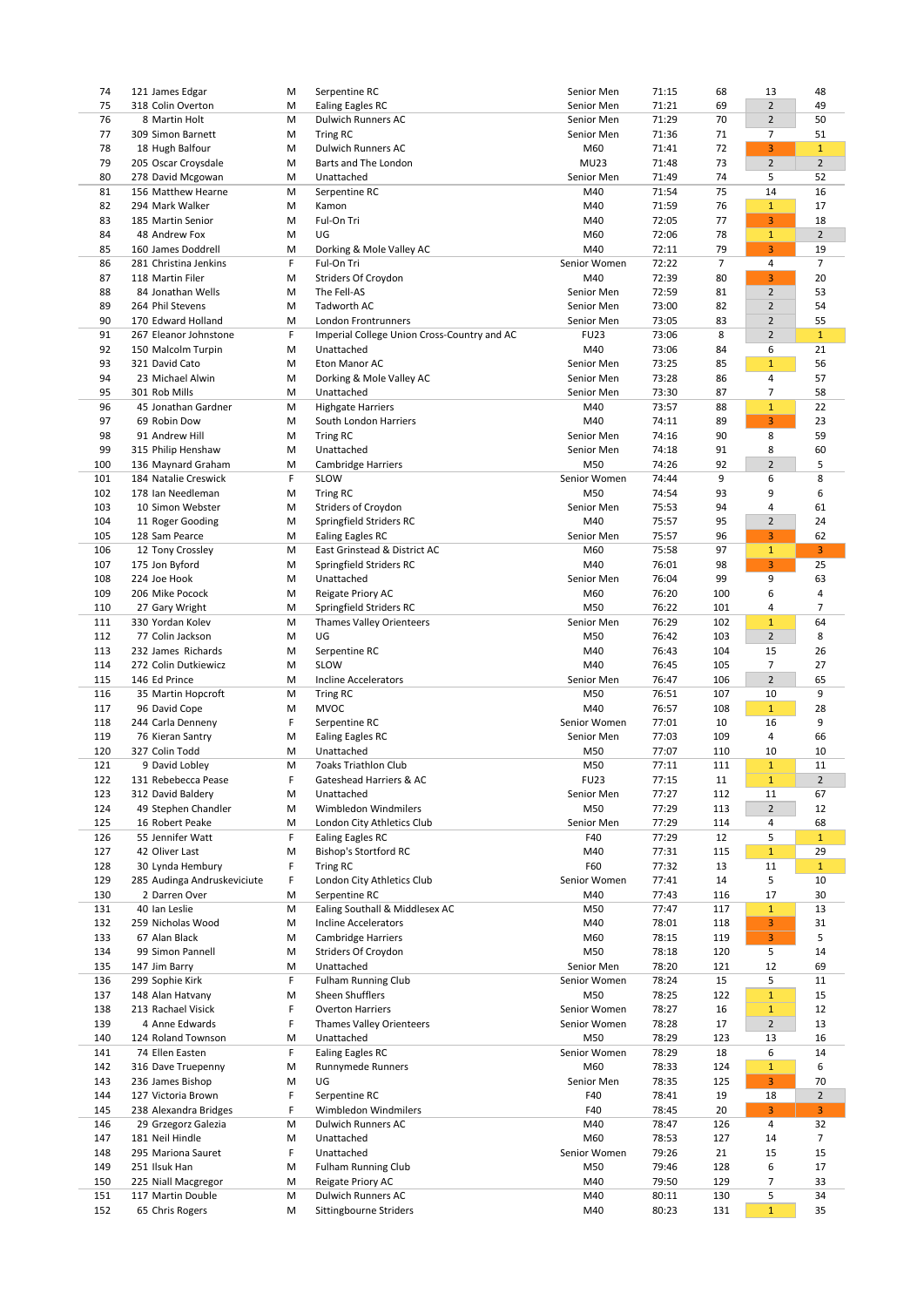| 153 | 198 John Manning          | M  | <b>Tring RC</b>                 | M60          | 80:26  | 132 | 12             | 8              |
|-----|---------------------------|----|---------------------------------|--------------|--------|-----|----------------|----------------|
| 154 | 1 Campbell Easton         | M  | <b>Ealing Eagles RC</b>         | Senior Men   | 80:47  | 133 | $\overline{7}$ | 71             |
| 155 | 105 Clive Cohen           | M  | <b>Tring RC</b>                 | M60          | 81:14  | 134 | 13             | 9              |
| 156 | 296 Tim Chapman           | M  | Cambridge Triathlon Club        | M40          | 81:16  | 135 | $\mathbf{1}$   | 36             |
| 157 | 86 Simon Harrison         | M  | The Fell-AS                     | Senior Men   | 81:33  | 136 | 3              | 72             |
| 158 | 214 Algy Batten           | M  | Incline Accelerators            | M40          | 81:39  | 137 | 4              | 37             |
| 159 | 43 Becky Raftery          | F  | <b>Tring RC</b>                 | Senior Women | 82:09  | 22  | 14             | 16             |
|     | 235 Keith Thornton        |    | <b>Thrift Green Trotters</b>    |              |        |     |                |                |
| 160 |                           | M  |                                 | M50          | 82:16  | 138 | $\overline{2}$ | 18             |
| 161 | 323 Ursula Hankinson      | F  | Ful-On Tri                      | Senior Women | 82:18  | 23  | 5              | 17             |
| 162 | 174 Alison Harding        | F  | <b>Tring RC</b>                 | F50          | 82:28  | 24  | 15             | $\mathbf{1}$   |
| 163 | 47 Steve MacDonald        | M  | <b>Tring RC</b>                 | M40          | 82:30  | 139 | 16             | 38             |
| 164 | 95 Neil Mitchell          | M  | SLOW                            | M50          | 82:36  | 140 | 8              | 19             |
| 165 | 151 John O'Keeffe         | M  | <b>Tring RC</b>                 | Senior Men   | 82:38  | 141 | 17             | 73             |
| 166 | 152 Vinh Lam              | M  | Serpentine RC                   | Senior Men   | 82:39  | 142 | 19             | 74             |
| 167 | 303 Ben Unsworth          | M  | SLOW                            | Senior Men   | 82:50  | 143 | 9              | 75             |
| 168 | 70 Caroline Cattini       | F  | South London Harriers           | F40          | 83:03  | 25  | 4              | 4              |
| 169 | 113 Tim Brockington       | M  | Springfield Striders RC         | M60          | 83:06  | 144 | 5              | 10             |
| 170 | 144 Celine Wilcock        | F. | <b>Tring RC</b>                 | F40          | 83:07  | 26  | 18             | 5              |
| 171 | 194 Rachael Eddershaw     | F  | Serpentine RC                   | Senior Women | 83:11  | 27  | 20             | 18             |
| 172 | 31 Ian Hews               | M  | <b>Fell Runners Association</b> | M50          | 83:16  | 145 | $\overline{2}$ | 20             |
| 173 | 166 Katie Styles          | F  | <b>Dulwich Runners AC</b>       | Senior Women | 83:24  | 28  | 6              | 19             |
|     |                           |    |                                 |              |        |     |                |                |
| 174 | 245 Micheal Eyre          | M  | Serpentine RC                   | Senior Men   | 84:29  | 146 | 21             | 76             |
| 175 | 172 Jane Morgan           | F. | Sheen Shufflers                 | F40          | 84:29  | 29  | $\overline{2}$ | 6              |
| 176 | 242 Jacob Plieth          | M  | Unattached                      | M40          | 84:30  | 147 | 16             | 39             |
| 177 | 72 Julian Catmull         | M  | Springfield Striders RC         | M50          | 84:44  | 148 | 6              | 21             |
| 178 | 101 Dominic Joyner        | M  | <b>Incline Accelerators</b>     | Senior Men   | 84:46  | 149 | 5              | 77             |
| 179 | 222 Donna Mccourt         | F  | <b>SLOW</b>                     | Senior Women | 85:02  | 30  | 10             | 20             |
| 180 | 180 Phillip Turner        | M  | <b>Ealing Eagles RC</b>         | Senior Men   | 85:08  | 150 | 8              | 78             |
| 181 | 239 Lee McCarthy          | M  | Unattached                      | Senior Men   | 85:21  | 151 | 17             | 79             |
| 182 | 300 Andy Neill            | M  | <b>Tring RC</b>                 | M40          | 85:28  | 152 | 19             | 40             |
| 183 | 102 Ana Gomez             | F  | Serpentine RC                   | Senior Women | 85:34  | 31  | 22             | 21             |
| 184 | 66 Bernadette Maher       | F. | Wimbledon Windmilers            | Senior Women | 85:47  | 32  | 4              | 22             |
| 185 | 133 Pete Chandler         | M  | Wimbledon Windmilers            | M40          | 85:52  | 153 | 5              | 41             |
|     |                           |    |                                 |              |        |     |                | 80             |
| 186 | 247 Paul Peasegood        | M  | <b>Ealing Eagles RC</b>         | Senior Men   | 86:07  | 154 | 9              |                |
| 187 | 177 Neil Enskat           | M  | Ealing Eagles RC                | M40          | 86:10  | 155 | 10             | 42             |
| 188 | 284 Sydnee Watlow         | F  | <b>Fulham Running Club</b>      | Senior Women | 86:15  | 33  | 7              | 23             |
| 189 | 50 Ella Waddingham        | F  | Wimbledon Windmilers            | Senior Women | 86:16  | 34  | 6              | 24             |
| 190 | 138 Alice Hosking         | F  | London Heathside                | Senior Women | 86:17  | 35  | $\mathbf{1}$   | 25             |
| 191 | 56 Jennifer Bradley       | F  | Serpentine RC                   | Senior Women | 87:06  | 36  | 23             | 26             |
| 192 | 207 Eimear Toomey         | F  | Ful-On Tri                      | Senior Women | 87:08  | 37  | 6              | 27             |
| 193 | 218 Michael Muggeridge    | M  | Havoc                           | M50          | 87:20  | 156 | $\mathbf{1}$   | 22             |
| 194 | 231 Matthew Galvin        | M  | Reigate Priory AC               | M40          | 87:21  | 157 | 8              | 43             |
| 195 | 92 Ginevra Stoneley       | F  | Reigate Priory AC               | F40          | 87:22  | 38  | 9              | $\overline{7}$ |
| 196 | 276 Amy Capper            | F  | <b>Fulham Running Club</b>      | Senior Women | 87:34  | 39  | 8              | 28             |
| 197 | 202 Marian Elliott        | F  | Unattached                      | Senior Women | 87:47  | 40  | 18             | 29             |
| 198 | 145 Luis Hevia-Aza Suarez | M  | Unattached                      | M40          | 87:48  | 158 | 19             | 44             |
|     |                           |    |                                 |              |        |     |                |                |
| 199 | 37 Ian Marshall           | M  | <b>Cambridge Harriers</b>       | M60          | 88:26  | 159 | 4              | 11             |
| 200 | 304 Ben Radford           | M  | Unattached                      | M40          | 88:40  | 160 | 20             | 45             |
| 201 | 173 Nick De Meyer         | M  | Phoenix triathlon club          | M40          | 89:06  | 161 | $\mathbf{1}$   | 46             |
| 202 | 85 Euan Davidson          | M  | The Fell-AS                     | Senior Men   | 89:28  | 162 | 4              | 81             |
| 203 | 230 Robin Hollmes         | M  | Unattached                      | Senior Men   | 90:11  | 163 | 21             | 82             |
| 204 | 52 Marta Newman           | F  | South London Harriers           | Senior Women | 90:23  | 41  | 5              | 30             |
| 205 | 228 Graham Bailey         | M  | Unattached                      | Senior Men   | 90:40  | 164 | 22             | 83             |
| 206 | 275 Susanna Goffe         | F  | Wimbledon Windmilers            | Senior Women | 90:42  | 42  | 7              | 31             |
| 207 | 75 Catherine Hull         | F. | Springfield Striders RC         | F40          | 90:43  | 43  | 7              | 8              |
| 208 | 161 Richard Hamstead      | M  | Unattached                      | M40          | 90:50  | 165 | 23             | 47             |
| 209 | 274 James Pillai          | M  | Unattached                      | Senior Men   | 91:03  | 166 | 24             | 84             |
| 210 | 58 Karen Chapman          | F  | Springfield Striders RC         | Senior Women | 91:06  | 44  | 8              | 32             |
| 211 | 179 Hilary Needleman      | F. | <b>Tring RC</b>                 | F50          | 91:09  | 45  | 20             | $\overline{2}$ |
| 212 | 111 James Saville         | M  | Wimbledon Windmilers            | M40          | 91:11  | 167 |                | 48             |
|     |                           |    |                                 |              |        |     | 8              |                |
| 213 | 219 Simon Hawkesworth     | M  | Unattached                      | Senior Men   | 91:21  | 168 | 25             | 85             |
| 214 | 34 Brian Layton           | M  | <b>Tring RC</b>                 | M60          | 91:58  | 169 | 21             | 12             |
| 215 | 83 Andy Collings          | M  | Tring RC                        | M50          | 91:59  | 170 | 22             | 23             |
| 216 | 39 Elaine Tribley         | F  | Springfield Striders RC         | F50          | 92:26  | 46  | 9              | 3              |
| 217 | 125 Olivier Aufrant       | M  | Serpentine RC                   | Senior Men   | 93:26  | 171 | 24             | 86             |
| 218 | 171 Simon Blinston        | M  | Unattached                      | Senior Men   | 93:41  | 172 | 26             | 87             |
| 219 | 204 Benjamin Fenton       | M  | Unattached                      | Senior Men   | 94:17  | 173 | 27             | 88             |
| 220 | 94 Nigel Davison          | M  | Unattached                      | Senior Men   | 94:38  | 174 | 28             | 89             |
| 221 | 51 Tracy Land             | F  | South London Harriers           | F40          | 94:49  | 47  | 6              | 9              |
| 222 | 82 Claire Morgan          | F  | Wimbledon Windmilers            | F50          | 95:16  | 48  | 9              | 4              |
| 223 | 163 Julie Gettings        | F  | <b>Tring RC</b>                 | Senior Women | 95:27  | 49  | 23             | 33             |
| 224 | 159 Lydia O'Donoghue      | F  | West 4 Harriers                 | Senior Women | 96:42  | 50  | $\overline{2}$ | 34             |
| 225 | 78 Leanne Wilson          | F  | Unattached                      | Senior Women | 96:48  | 51  | 29             | 35             |
|     |                           |    |                                 |              |        |     |                |                |
| 226 | 302 Claire Steward        | F. | <b>Dulwich Runners AC</b>       | F60          | 97:24  | 52  | 7              | $\overline{2}$ |
| 227 | 234 Louise Ayling         | F  | Wimbledon Windmilers            | F40          | 97:48  | 53  | 10             | 10             |
| 228 | 73 Alistair Gillan        | M  | Springfield Striders RC         | M40          | 99:14  | 175 | 10             | 49             |
| 229 | 107 Richella Doyle        | F  | Serpentine RC                   | F40          | 99:18  | 54  | 25             | 11             |
| 230 | 280 Maud Hodson           | F  | <b>East London Runners</b>      | F40          | 99:45  | 55  | $\mathbf{1}$   | 12             |
| 231 | 93 Nicola Kerr            | F. | Serpentine RC                   | F40          | 100:19 | 56  | 26             | 13             |